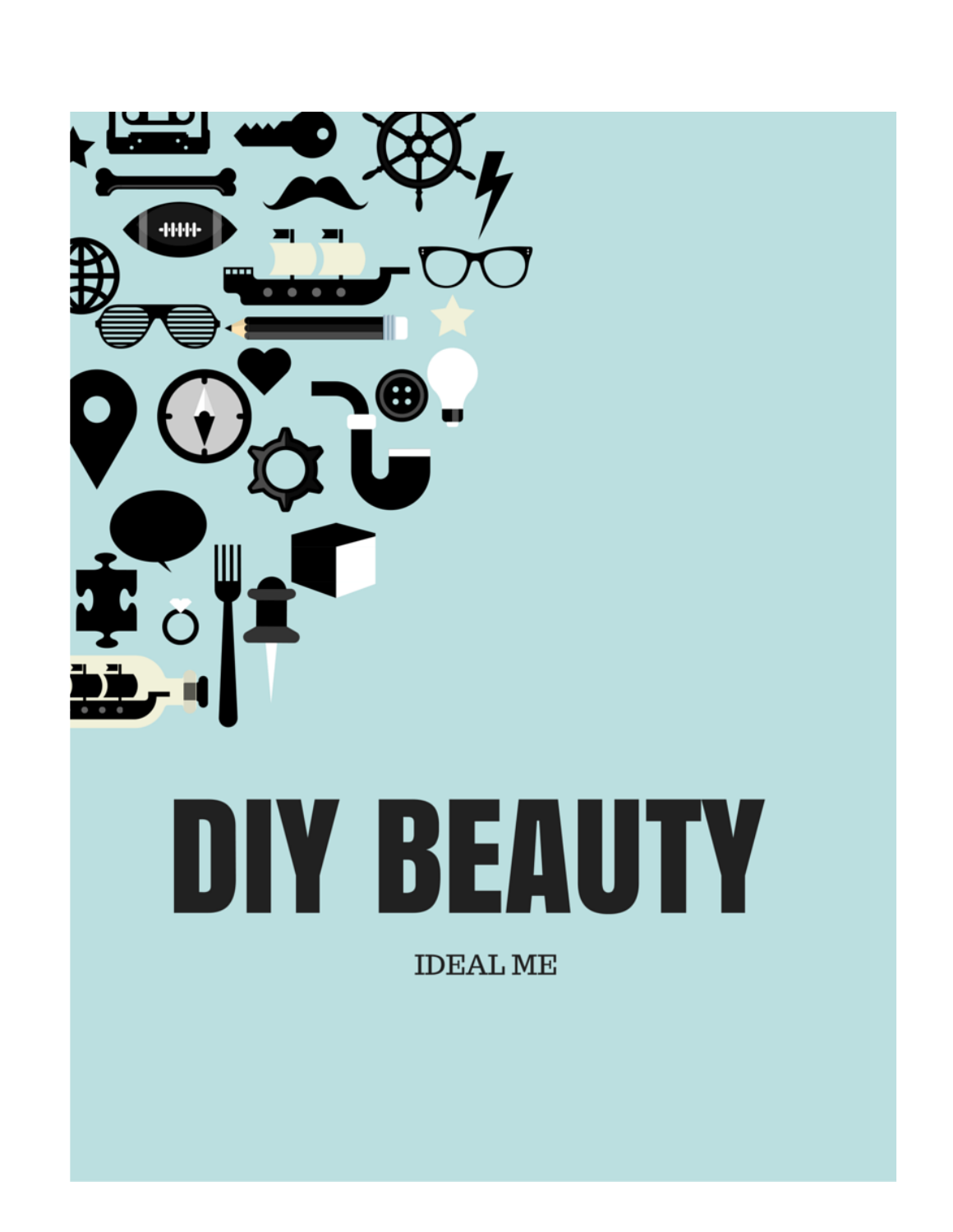My name's Brittany Lynch, and I will be teaching you how to make your own all-natural beauty products today. I'm really looking forward to hosting today's class simply because I wish it was around when I first started. I know that often when people think about making their own beauty products, they think it's a simple following a recipe.

The problem is following recipes can be limiting and recipes really are best used as a guideline. Knowing how to modify the recipe in order to get the end-results that you want for your skin or your hair or your health benefits is really important, whether you want to make it for personal use or to sell and use as a way to grow a business, I think this is information that you're going to be really appreciative of having after you've gone through these video trainings. It's information that I just wish I had and I wish it was put into a clear, concise presentation like this.

I'm going to do my best to really kind of blow you out of the water in terms of over-delivering here. Let's go ahead and get started.

#### *How to make your own, all-natural beauty products*

The first thing I want to do is I just want to talk about what you can expect to learn from this course.

The first thing that I think is really important is my goal is to really help you understand the ingredients that go into common DIYbeauty recipes and how to make substitutions and alterations based on your skin type and the ingredients that you have available.

Sometimes a recipe calls for a certain ingredient, but you don't have it and you find yourself wondering, "can I still make this recipe?" What happens if I substitute this oil for another oil? Is it going to have the same result?

By the end of this training, you're going to have a very good understanding of that.

We're also going to discuss tools that you're going to need, a shopping list for common DIY ingredients, where to get your supplies,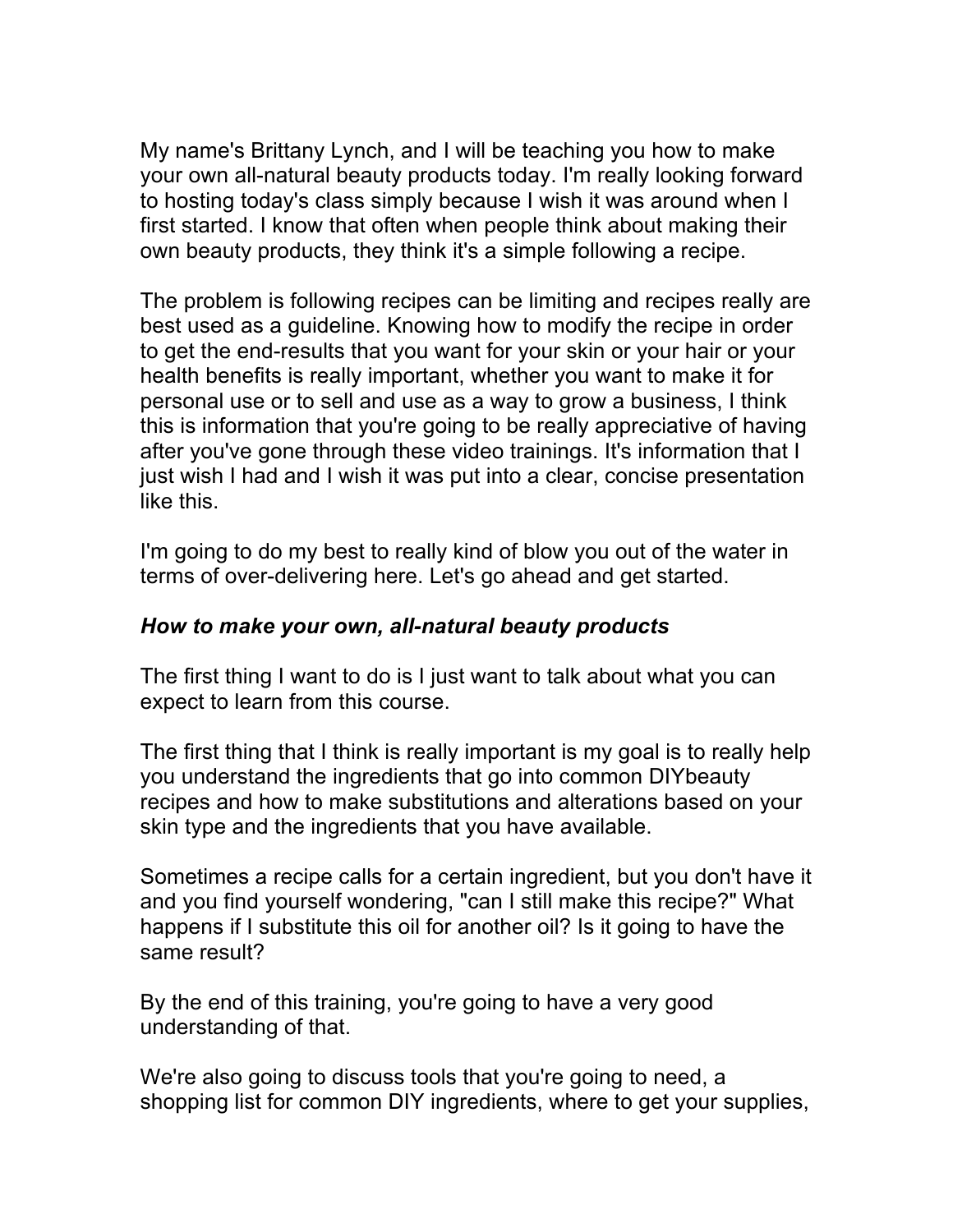where to get carrier oils and substitutions, and when I say that, what I really mean is what types of carrier oils there are and how to make substitutions, and the different types of essential oils and how to make substitutions to that again.

We're going to go over some different recipes, from scrubs to body butters to lotions, soaps, cleansers, lip balms, shampoos, and conditioners.

# **Tools**

The tools you're going to need depend on the type of product you're going to make. Some products like clay facials and bath salt only require measuring cups and spoons, mixing bowls, and spoons for stirring. Other products, such as lotion, balms, and soaps require additional equipment and supplies.

At a very basic level, I suggest you have:

- A few mason jars around or glass containers
- A coffee grinder, which will be useful for scrubs and soaks
- an electric scale, which is really what gives you an accurate measurement.
- Cutting boards
- An immersion blender Those are fantastic, especially for making an emulsified lotions.
- Measuring spoons
- Metal whisks
- Large knife,
- A rubber spatulas
- Paper towel or cloth to clean up after
- Product packaging materials.

# **Shopping List**

Let's talk about a shopping list. I know often when you come across a recipe, you think oh my goodness. I need to get all of these ingredients. All those ingredients can really cost a lot of money. One of the great things about making your own beauty products is you're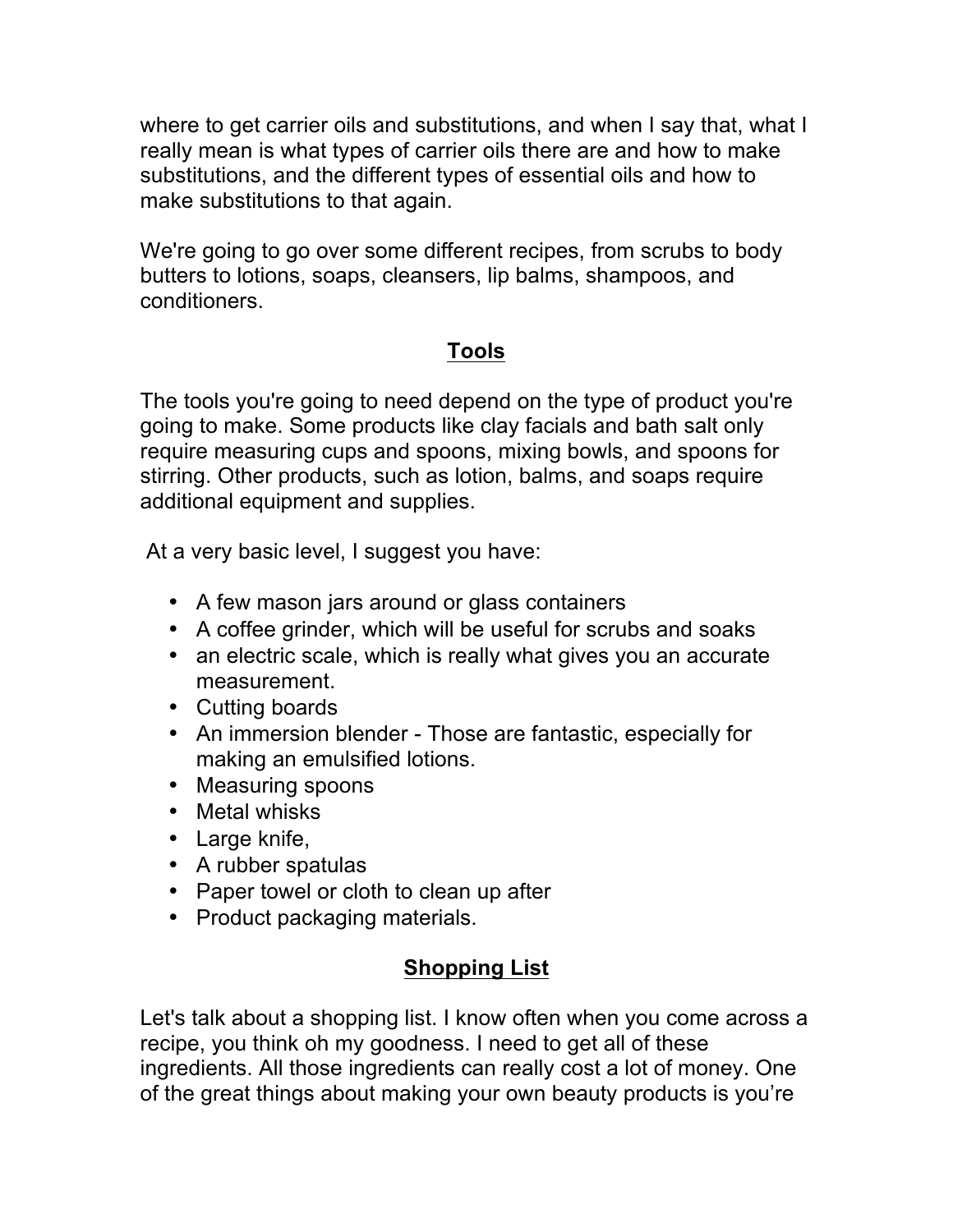actually able to save a lot of money over the course of the year. It's a lot cheaper, and not to mention healthier, and I think more fun to make your own beauty products rather than buying them from a grocery store, CVS, or something along those lines.

It really comes down to how do you keep your shopping list clear and concise and only focusing on the things that you absolutely need.

Many times, there's hundreds of different carrier oils and hundreds of different essential oils. You don't need to buy all of them. You just need a few of them and you can make substitutions to recipes based on what you have.

That way, you can keep your overall expenses down while still maintaining the integrity of a recipe and the results that you want.

#### **The Basics**

I really like sweet almond oil as a great, inexpensive carrier oil. It's a low-odor, fairly fast absorption to the skin, so it's not going to be very greasy or anything like that. I also love Argan oil. I use that for my face and I love it. Baking soda. Some of these things you might already have in your kitchen. Baking soda is one of those things that I already have in my kitchen, but it's great for exfoliators as well as a face cleanser or a deodorant. Bees wax. This is really nice. Some people use it in emulsified lotions, for body butter, lip balm. That should say not lip balls. Lip glosses. Cocoa butter. I love this cocoa butter. It smells like chocolate. It's really nice in emulsified lotions. We're going to go over that a little bit today.

Shea butter. This makes really nice body butters, soaps and lotions, and lip balms. Extra virgin coconut oil. I use this in everything from scrubs to lotions to soaps, body butter, lip balm. It's a great oil. It's also really nice because you can just get it at the grocery store. Some of these ingredients you have to order online. This one you can usually just get at your grocery store or Whole Foods or something along those. French Green Clay. This makes a really great face mask and it really helps to suck up the toxins and heal blemishes on your face in no time. I use this about once a week and I'm going to give you a great recipe for that towards the end of the video tutorial. This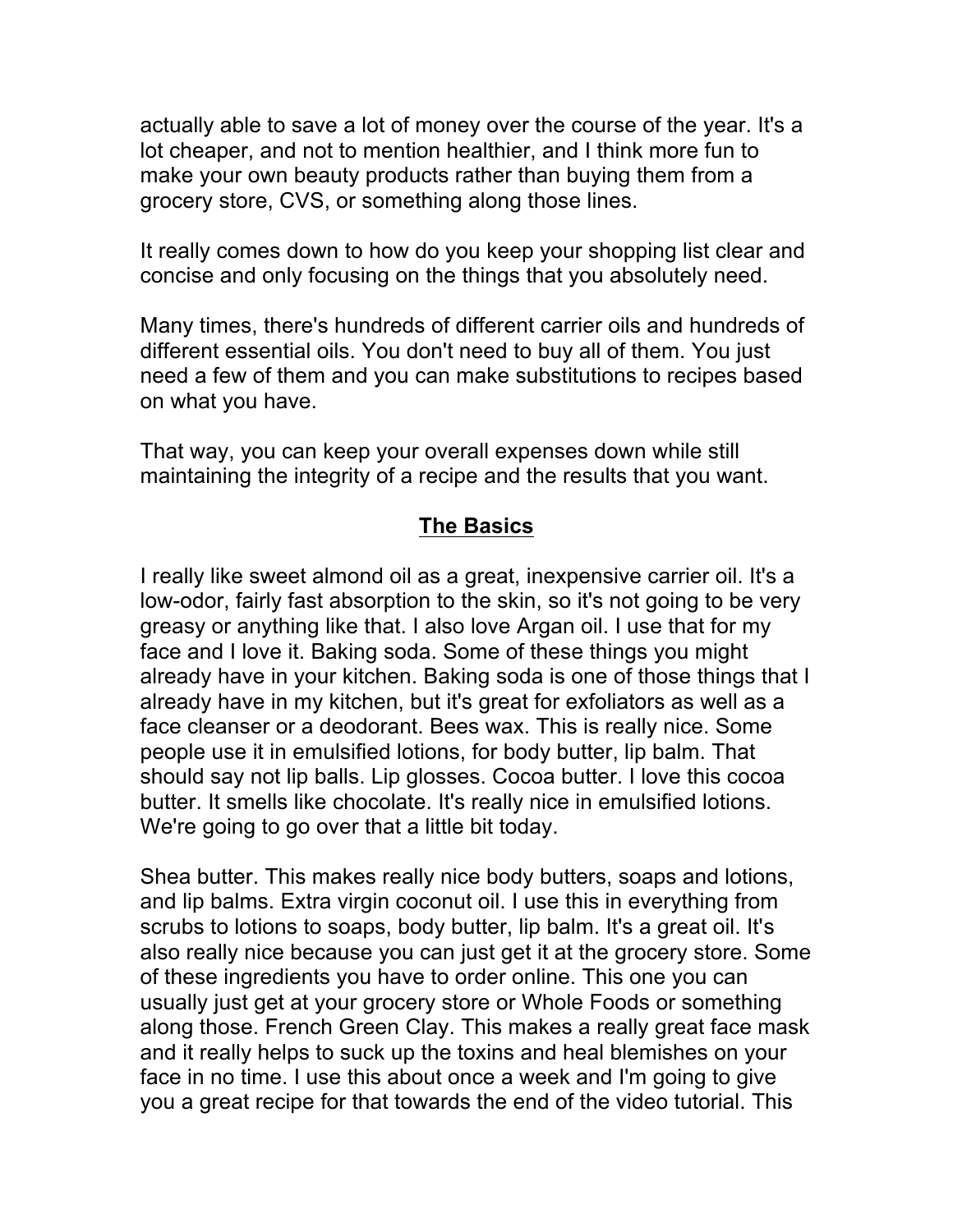is one that I always have a tough time pronouncing: jojoba oil. It's a super rich carrier oil, great for lotions, scrubs, and hair products. I love this one. Again, it's fairly fast to absorb into your skin.

Next, vitamin E. Vitamin E is fantastic because it's an antioxidant and also extends the shelf life of your oils. Some people confuse this with a preservative. It is not a preservative, but it does help to extend the shelf life of your oils. I put it in nearly everything because it also has amazing healing properties like helping with your scars or stretch marks. I really like vitamin E. You can get the capsules at your grocery store or you can order it online. Emulsifying wax. This is the only ingredient that isn't technically one hundred percent natural. A lot of people use bees wax instead of emulsifying wax in order to make lotion. I'll get into the technicalities of this in a little bit. Bees wax is not a true emulsifier. You do need to make some adjustments to your recipe if you're going to use bees wax instead of emulsifying wax. I like to use both, but emulsifying wax definitely does extend the life of your lotion and it helps keeping your waters and your oils combined.

Sugar. You'll probably have this in your kitchen. I like to use a combination of raw, brown, and white, which is great for scrubs. Salt. There's so many different types of salts. I'll post a few examples of those in the members area, but they're fantastic for scrubs. There is a difference between sugar scrub and a salt scrub, and I'll talk about that in a bit. One's a little more drying and exfoliating. The other one's a little more moisturizing. Oatmeal. Also really nice and really great for face scrubs. This is a really good, high-level shopping list to start with when you're making your own beauty products.

#### **Supplies**

That brings us to where do you get supplies. There's many suppliers on the internet and there's a few that I really like. I really like Amazon. Com. It's not going to have all the ingredients that you need, however, the nice thing about Amazon is if you sign up for Prime, you get free shipping on everything on the site. Everything that has Prime optional, which is most ingredients that you'll be able to find, ship with Prime.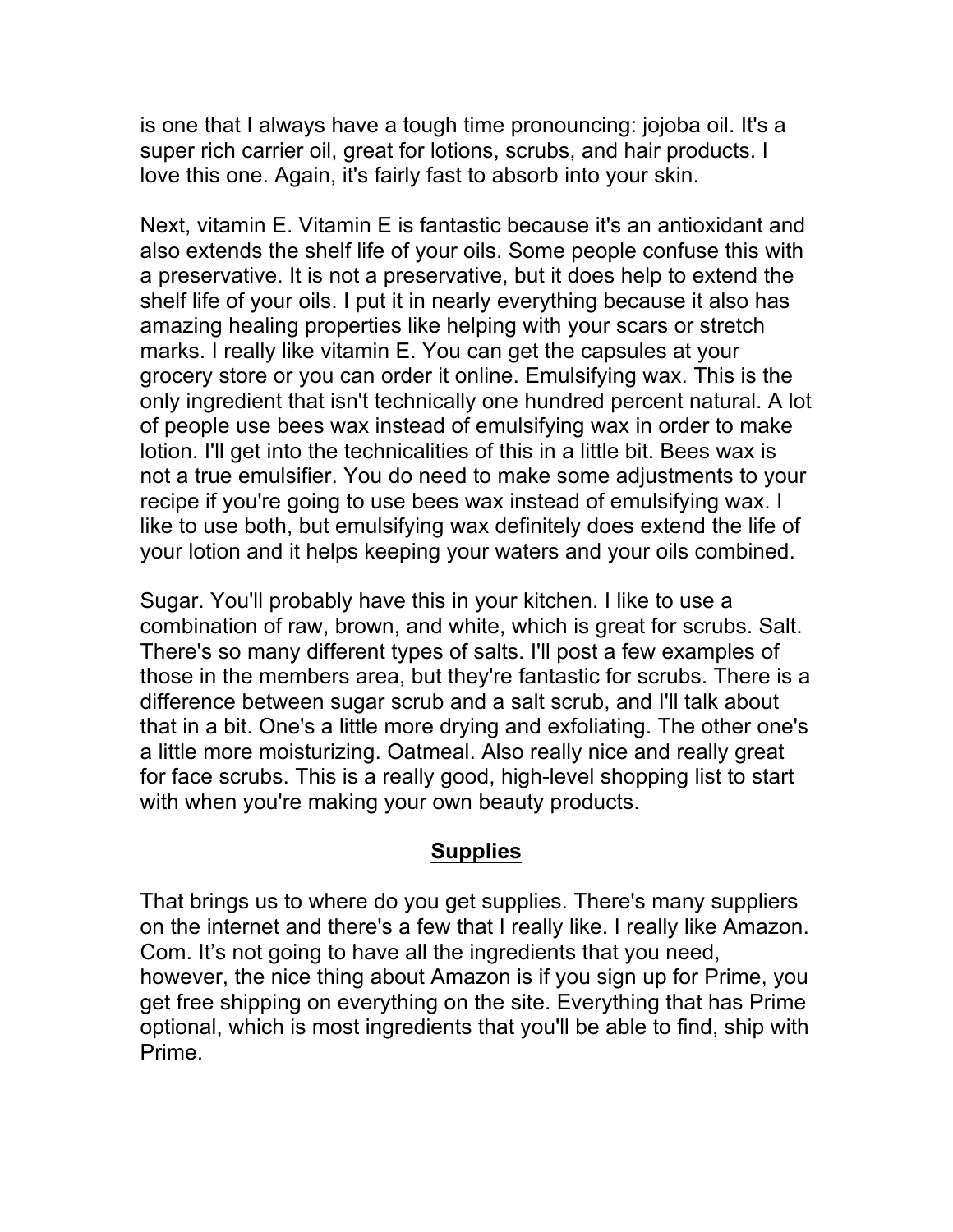That's really a big cost savings to you because often beauty products can be quite heavy, shipping can be quite expensive so free shipping with Prime really is a good deal.

Another site I use is Newdirectionsaromatics.ca. If you're in Canada, that's a great spot and then Mountain Rose Herbs. Again, they ship everywhere and I love them. They've got a lot of great ingredients.

One that's not listed here is Bramble Berry. I buy a lot from Bramble Berry as well.

I suggest you get familiar with all these sites and just find one that you like that has the ingredients that you're looking for and that has the best cost for shipping to your destination, wherever it is that you live. These are just a few examples. There are many online, but these are ones that I'm familiar with, that I've experienced and had a good experience with. I would suggest you take a look at Amazon first and maybe Bramble Berry and then New Directions Aromatics if you're in Canada.

#### **Carrier Oils**



A carrier oil is a vegetable oil derived from the fatty portion of a plant, usually from the seeds, kernels or nuts. "Carrier oil" comes from their purpose in carrying the essential oil into the skin.

#### Here are some example carrier oils:

#### **Apricot Kernel Oil**

Perfect light oil for face care including moisturizing oils and serums. Can be used as a light massage oil as it is easily absorbed. Good for all skin types, especially sensitive or dry, dehydrating, or maturing skin. High in oleic and linoleic fatty acids for skin nourishment

#### Avocado Oil

This oil is packed with vitamins and nutrients for skin repair and healing from the outside in! It is a thicker oil, so use it in a blend of carrier oils to create a nutrient-rich body oil.

#### **Fractionated Coconut Oil**

This is a light, clear, and odorless oil, making it is a great carrier for essential oils. It's also the perfect massage oil as it provides good lubrication and nice slip against skin.

#### **Hempseed Oil**

Put this oil on and step into the sun! This oil has many powers, from being a natural sun block, anti-inflammatory, and even contains high amounts of Vitamin E and antioxidants. Perfect as a light moisturizer that won't clog your pores. And it wouldn't hurt to add this oil to your diet, it's known to make skin glow, nails stronger, and hair shinier!

#### Jojoba Oil

Jojoba is a rich and luxurious liquid wax that is great as part of a body oil blend. It has a lightly nutty scent and is high in Vitamin E. Its composition is similar to the skin's natural oil, sebum. It is relatively expensive, but ideal for skin conditions and absorbs readily into skin.

#### Macadamia Oil

Macadamia is a luxurious oil that is great for especially sensitive skin. It is great for massage and moisturizing dry skin. Simply wonderful for babies!

#### Olive Oil

Olive is a good oil for skin care, especially dry skin. It makes an excellent conditioner for hair and nails. A good oil for making soaps, salves, and herbal infusions. And easy enough to get from your local store! Sesame Seed Oil This oil is nearly clear, with a golden hue, and is packed with Vitamin A and E. It is great in salves, lotions, and body oils for normal to dry skin types.

#### **Sweet Almond OII**

This oil is a favorite for aromatherapists because it is suitable for all skin types. It provides great lubrication when used as a massage oil. Its light scent makes it perfect for blending into a scented body oil.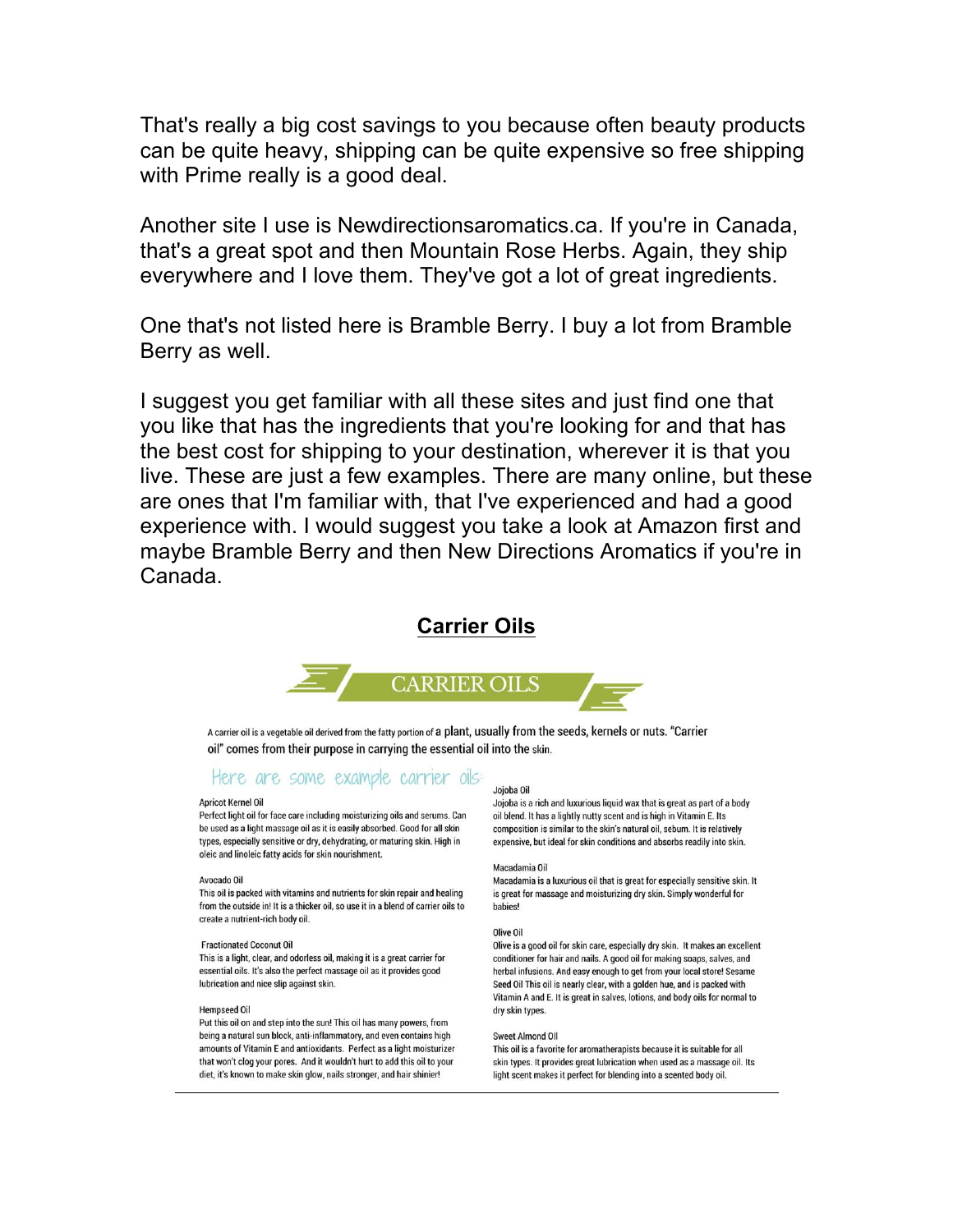The first thing I want to talk about is carrier oils. Carrier oils is kind of like the flower of baking.

## **What Is A Carrier Oil?**

Carrier oils help carry the essential oils to your skin and deliver that sort of health benefit to your skin. It kind of forms the basis of a lot of beauty products. A high level carrier oil is a vegetable oil derived from the fatty portion of a plant, usually from the seeds, kernels, or nuts. Carrier oils come from their purpose in carrying the essential oil into the skin. I want to go over a few examples of different carrier oils.

Again, often you'll look at a recipe and it seems like every recipe is recommending a different oil. What I want you to understand is often it is possible to make substitutions. If you don't have avocado oil, you can use another type of oil.

Today I want to teach you how to identify what oils you can make substitutions with and are going to have the same end result in your recipe.

# **Apricot Kernel Oil**

Let's start with apricot kernel oil. It's a really nice, light oil that's nice for face care, including moisturizing oils and serums. It can also be used as a light massage oil as it really easily absorbs. It's good for all skin types, especially sensitive or dry, dehydrating, or mature skin.

# **Avocado oil**

This is a great oil. I like it because it's packed with vitamins and nutrients that help repair your skin. It's a little bit of a thicker oil. It's nice to use under your eyes and to use as a blend of carrier oils. It's also a little more expensive, so sometimes you're not going to use all avocado oil. You might combine avocado oil with grape seed oil, which is a little lower cost and faster to absorb.

# **Coconut oil**

This is a light, clear, and odorless oil, which makes it great as a carrier for essential oils. It's also great for massage oils and really nice lubrication. It has a low melting point, so what I mean by that is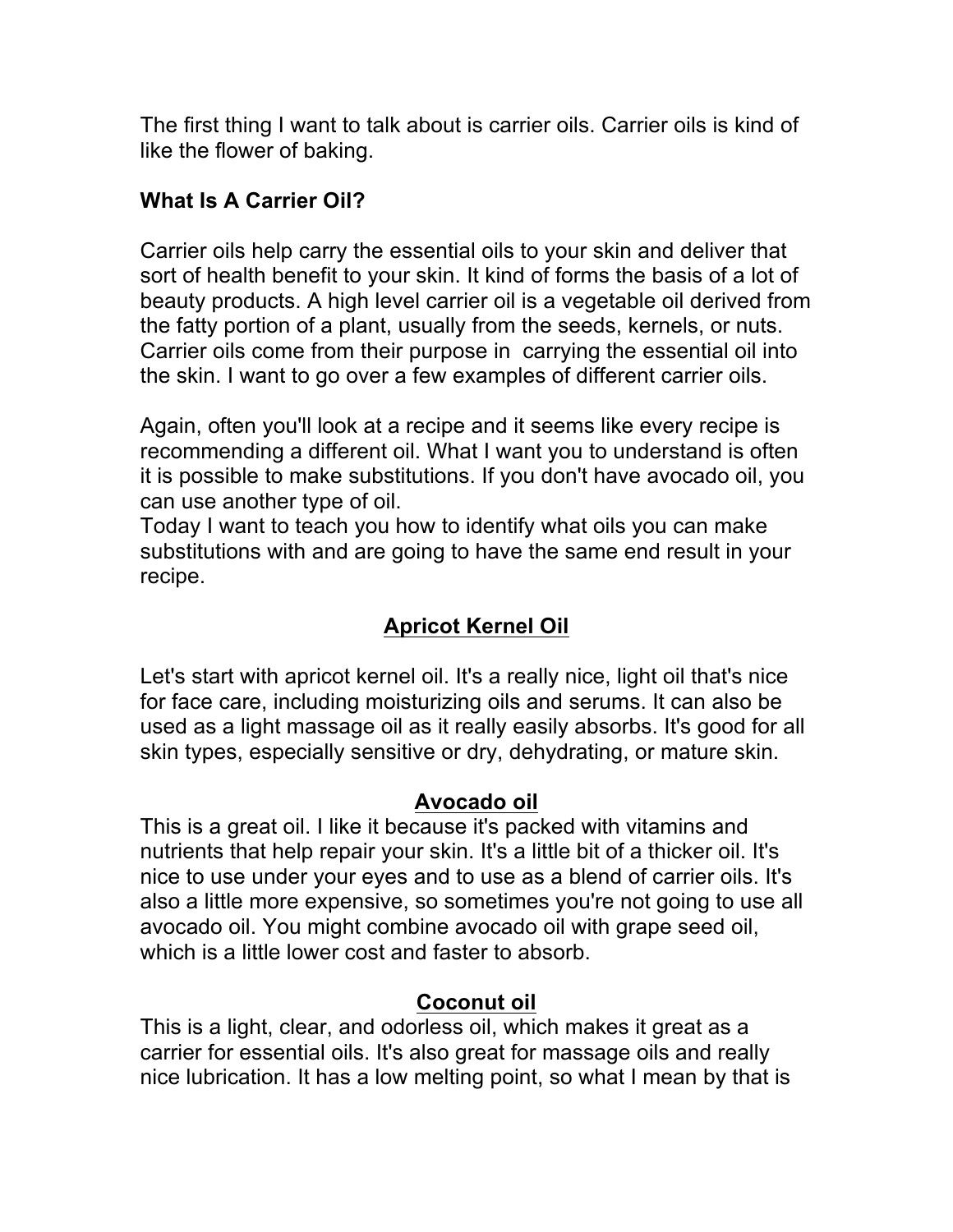that it's solid at room temperature and when that temperature increases just a little, for example if you put it on your skin, it melts.

#### **Hemp seed oil**

You're going to want to put this one on your skin. It's really nice, especially if you're going to step out into the sun. It has a lot of different, powerful attributes to it from being a natural sun block to anti-inflammatory. It even contains very high amounts of vitamin E and antioxidants. It's really nice as a light moisturizer that's not going to clog your pores. That's a really, really nice benefit of it.

## **Jojoba Oil**

Jojoba oil is a rich and luxurious liquid wax. It's a great part of a body oil blend. I use this in a lot of my emulsified lotions because it has a really nice, light texture it that absorbs fairly fast, high in vitamin E, and it's composition is similar to the skin's natural oil. It's a bit expensive, but it's really nice because it does absorb into your skin really nice.

#### **Macadamia oil**

It's a luxurious oil that's really great, especially for sensitive skin. I really like this one and it's really nice on baby's skin as well because it is so sensitive.

# **Olive Oil**

Olive oil is a great oil because a lot of people have it around their house already. It's good for the skin, especially dry skin. It makes a really nice conditioner for your hair. It's a good oil also for making soaps and herbal infusions. It's very, very easy to find.

## **Sweet almond oil**

This is one of the oils I recommended to you because it's great for all around skin types. It's really, really nice, light oil that absorbs into your skin fast. These are a few types of oils, but as you know, there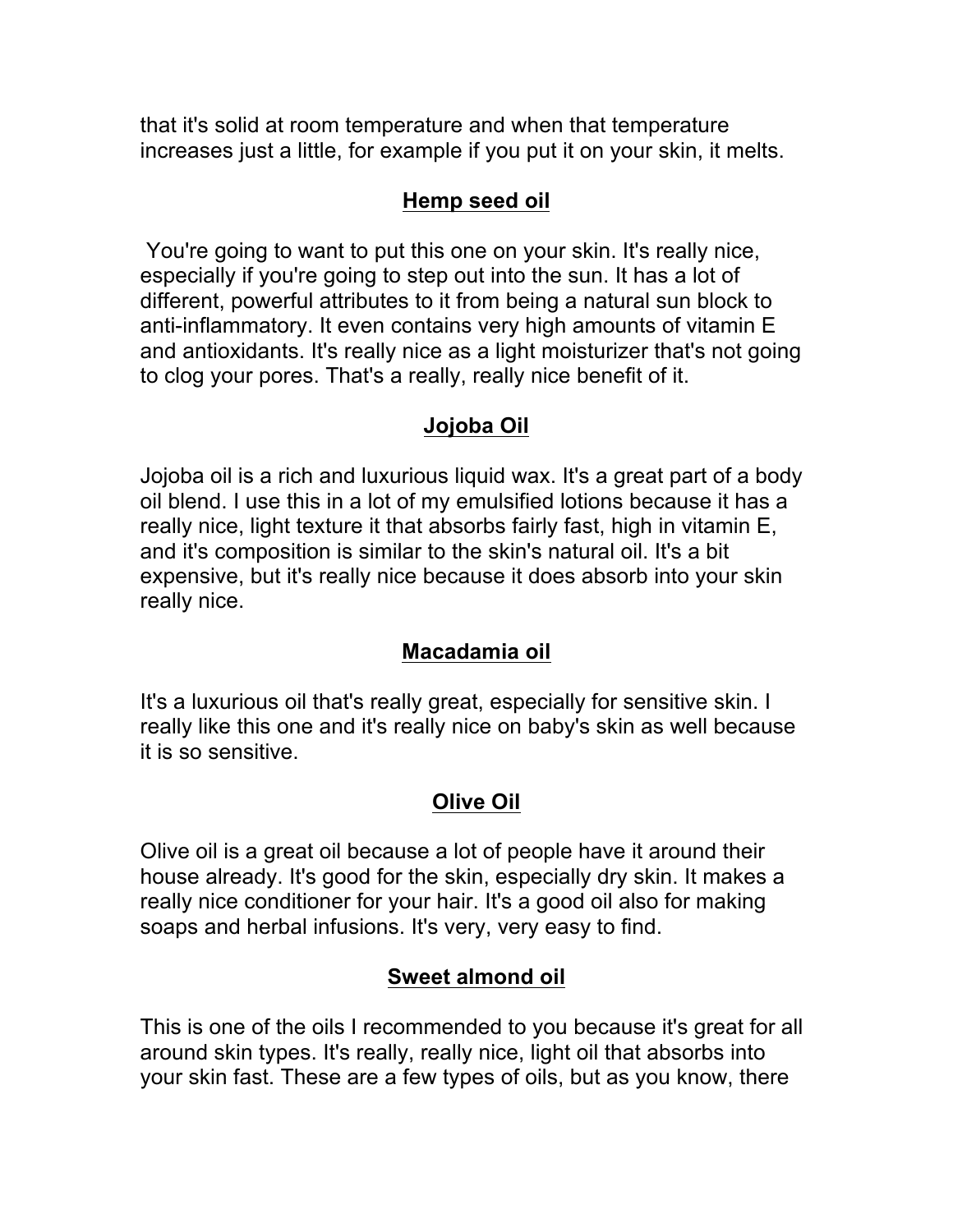are so many different oils out there. Grape seed oil is another one. There are many carrier oils. You don't need to have them all.

I want to show you a little chart that I found online that I found very, very useful for understanding absorption and how to make substitutions among oils.



Substitutions are very important. When you want to substitute a carrier oil, you have to replace that carrier oil with something similar or you'll find a very drastically different final product. When you're trading ingredients, your first consideration should be if the replacement ingredient is the same consistency as the original at room temperature.

For example, you wouldn't want to swap out olive oil with shea butter because their consistency is completely different. That will very much change the end result of the recipe.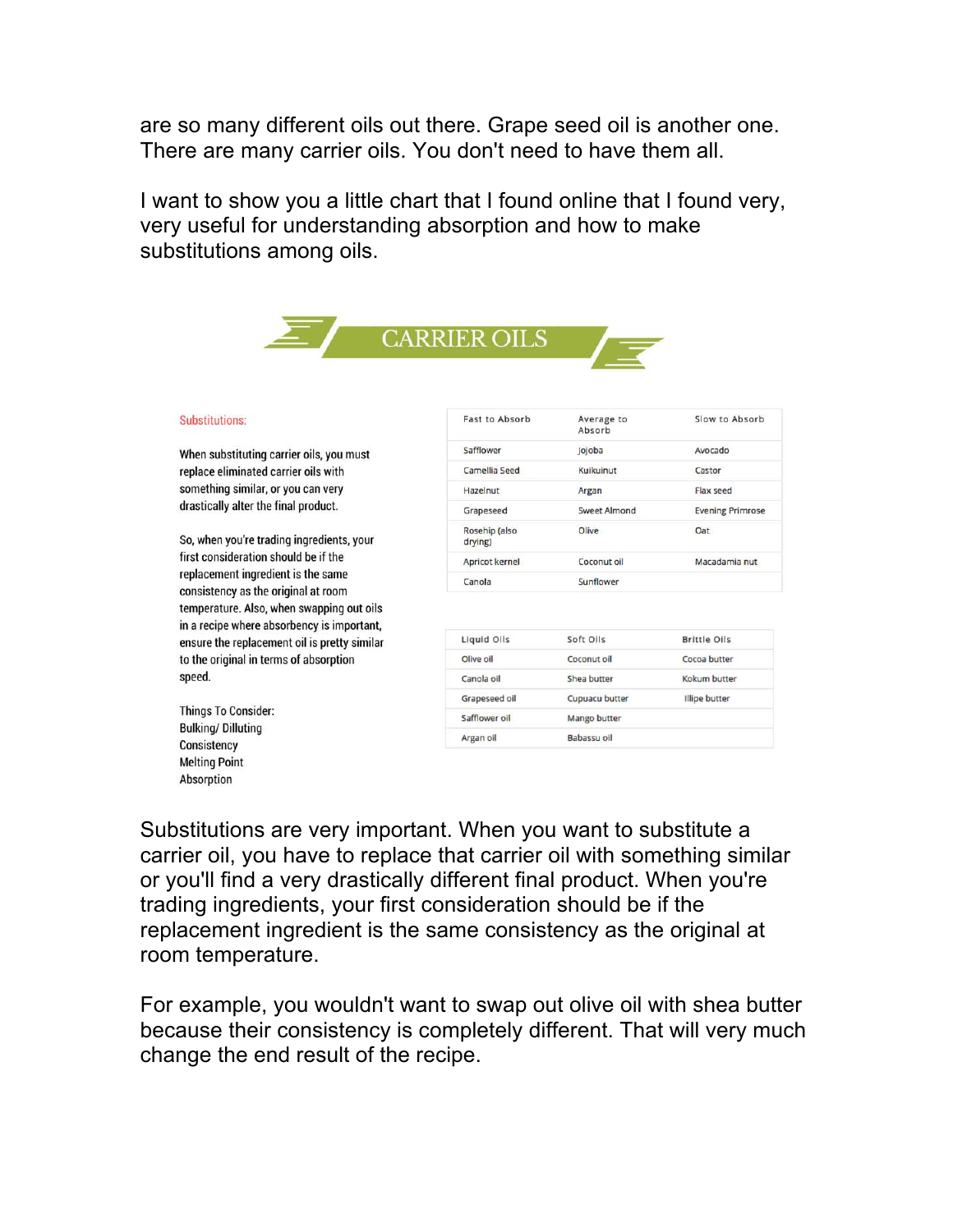Also, when swapping out oils in a recipe, absorption is very important. If you look at something like grape seed oil which is very fast to absorb, you you wouldn't want to switch it with avocado oil, which is slower to absorb.

Again, that's going to impact the final result of the recipe. These are all very important.

Things you're going to want to consider are bulking and diluting, consistency, melting point, and absorption.

For example, shea butter and coconut oil have a very different melting point. You might want to consider using coconut oil in a lip gloss which melts at skin temperature, but Shea butter needs a little more of a higher temperature. That would go on and wouldn't spread as consistently as you'd want.

When thinking about a recipe, you also want to think about the use.

Coconut oil might be good for a lip gloss. Shea butter, maybe not so much because it has a higher melting point. These are different things you're going to want to keep in mind.

When making a substitution, look at absorption as well as texture, consistency and bulking.

That's very important. Never substitute a liquid oil with a butter like shea butter. Those are not good to substitute. Even a hard butter with a soft butter. Again, that's going to impact the end recipe. These are all things you're going to want to keep in mind.

I would suggest printing these charts out, having them in your kitchen and when you look at a recipe and you come across a recipe and you next time say, "Okay. I don't have this ingredient", you can look at this chart and you can say, "all right. If I don't have grape seed oil, but I do have apricot kernel oil, is this something I can make? Is this a substitution I can make?" You would be able to look at this chart and say , "All right. They absorb at the same speed, they're both liquid oils, so I think that that's probably safe to say that they're a good substitution for each other."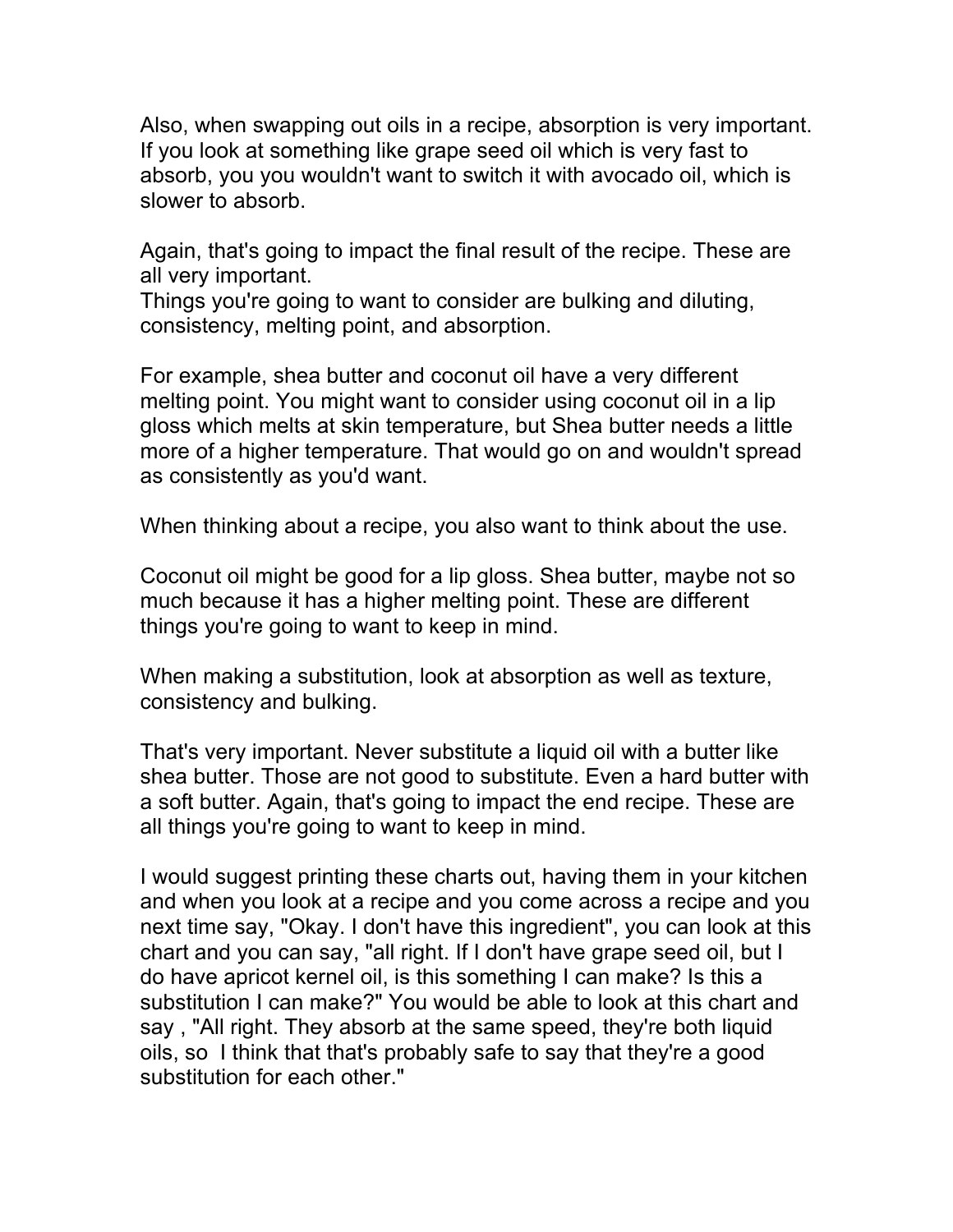I think that this is going to be very helpful for you going forward.

When you look at recipes and you look at how is that going to impact the end result of your recipe. It's often when you're getting started, or even more advanced people who have more experience making their own beauty products, they alter their recipe only to find that it doesn't end up the same. I'm hoping that this will help you considerably looking at recipes, evaluating, even just what the ingredients are going to do. You can look at a recipe and now think, "Is this a recipe that's good for my climate?" For example, you may not want a very, very butter in my lotion because you live in California and you just don't need such a deep moisturizer. You might be fine with a lighter, faster to absorb oil such as sweet almond oil or grape seed oil. These are all things that you're going to want to keep in mind. It's really going to help you understand recipes and whether they're right for you a lot better.

# **Essential Oils**

Next I'm going to want to talk about is essential oils. Essential oils are fantastic for not only their health benefits, but for their scent and their aromatherapy effects, like relaxing or sleep-inducing. When looking at essential oils, I kind of evaluate them on three different things:

**Number One Scent:** There's the citrus family, the floral family, the woodsy family, the spicy family, and the herb family. There are more families, but these are kind of the main categories they fall in. Again, it's easy to think, "Oh, I need to spend all this money on essential oils. I need all of these because a recipe called for them." However, if you just group your essential oils in these five categories, again, you can make substitutions and alterations to a recipe based on what you have and what you want your physical effect to be and what you want your aromatherapy effect to be. These are things I'm going to talk about in the next few slides.

I want to start out with an essential oil starter list. This Is really important because again, it's easy to think, "Oh I need all these essential oils", when in reality, you don't. You just need one or two from each category.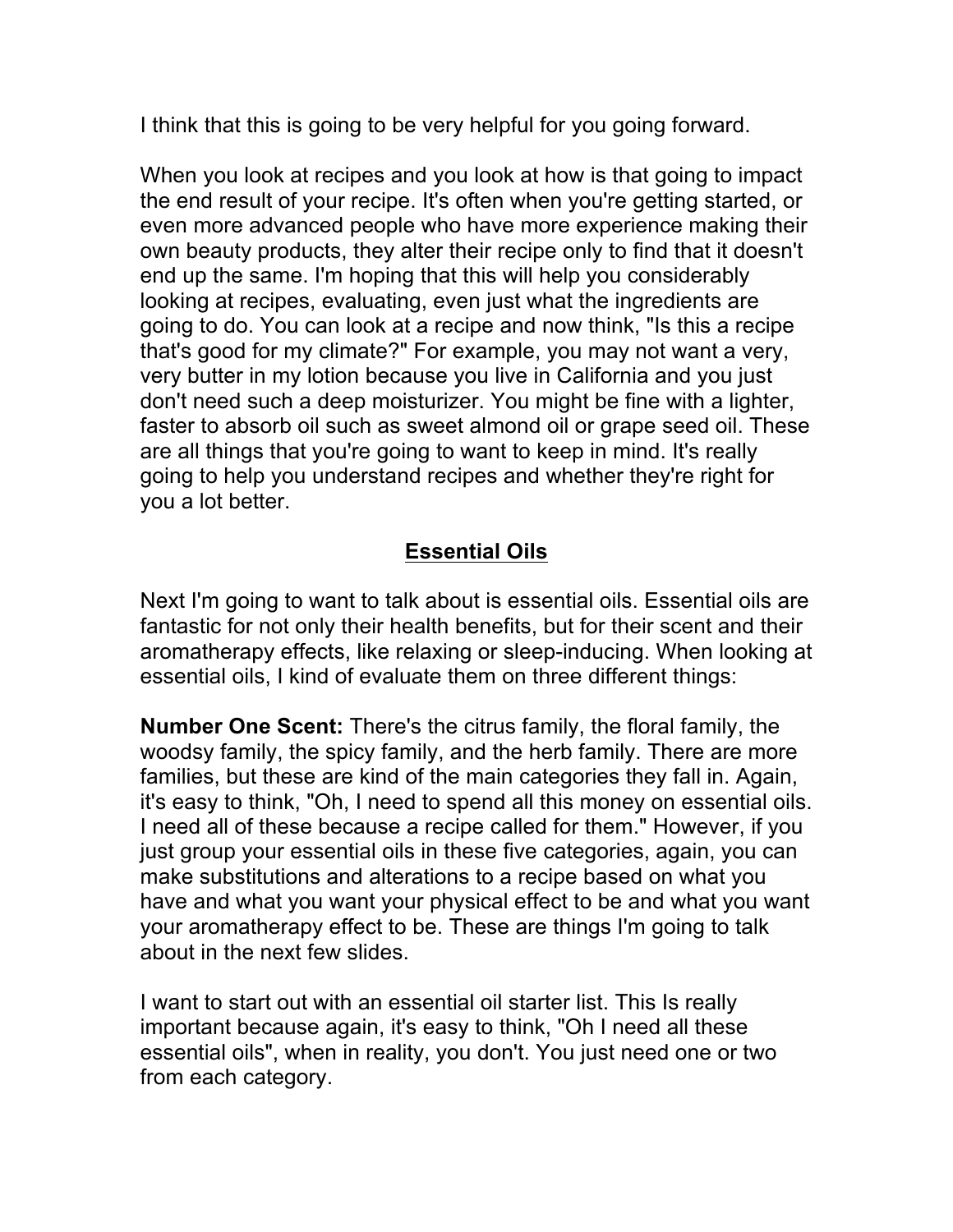- Lavender is fantastic because it's calming and antibacterial. Lavender is just great for all around skin types. Really calming your skin down and reducing redness.
- Tea Tree oil is a great anti-bacterial that's anti-fungal as well. I like to use that in face products, especially for acne-prone skin.
- Lemon, orange, grapefruit. Grapefruit personally is my favorite, It's really great for circulation as well as purifying the air and cleaning products.
- Peppermint: It's really nice for lip balm and scrubs. I make a great scrub that's a combination of peppermint and grapefruit and I absolutely love it.
- Eucalyptus: This is fantastic for colds and skin problems. Whenever I have a cold, I like to have eucalyptus around me just because it helps me breath a little better, break up my congestion.
- Rosemary's nice It's very, very good anti-septic. Often, you can add it to your products to extend the shelf life of an oil because it's anti-microbial as well.
- Chamomile: I like to make a lavender, chamomile lotion, which is just so relaxing and calming. Really, really nice smells.
- Cedar wood. This is nice for stress and anxiety. The woodsy family.

You can choose one or two of your choice and form a nice collection of ten or eleven essential oils that are fantastic for you, making all sorts of different beauty products. This will really give you a nice selection that you can use when making multiple, dozens and dozens, if not hundreds of beauty products.

# **Essential Oil Substitutions**

I think there are about two or three hundred different types of essential oils. You can see that they fall in these four categories: antibacterial, anti-viral, relaxing, and healing.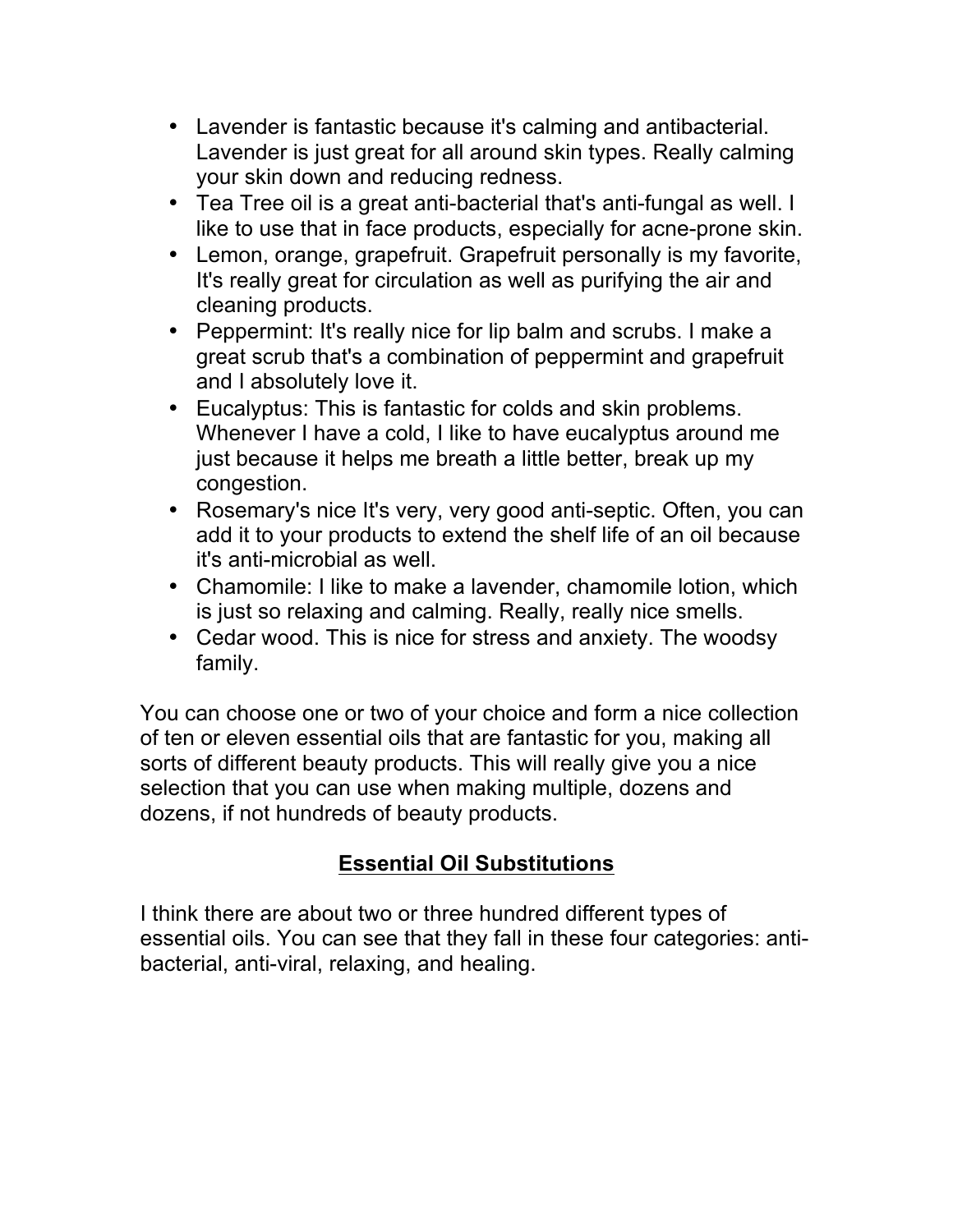| Anti-<br>bacterial | Anti-viral      | Relaxing    | Healing          |
|--------------------|-----------------|-------------|------------------|
| <b>Tea Tree</b>    | Oregano         | Chamomile   | Helichrysum      |
| Honey<br>Myrtle    | Lavender        | Violet Leaf | Cinnamon<br>Bark |
| Pine Scotch        | Ravensara       | Vetiver     | Cinnamon<br>Leaf |
| Chamomile          | <b>Tea Tree</b> | Vanilla     | Fir Needle       |
| Ravensara          | Patchouli       | Fenugreek   | Myrrh            |
| Savory             | Helichrysum     | Cypress     | Patchouli        |
| Thyme              | Onion           | Ho Wood     | Rue              |
| Garlic             | Hyssop          | Rosalina    | Spearmint        |
| Lemon<br>Myrtle    | Honey<br>Myrtle |             | Frankincense     |

Source: Humblebeeandme.com

This is another great chart I found that you can print out and use when considering how to make substitutions for your essential oils in different recipes.

If you're trying to make an anti-bacterial face product and you don't have tea tree oil, you can look at using something like thyme or chamomile. If you're looking at anti-viral and you don't have lavender, maybe you can consider using tea tree or vice versa. You can look at this and look at ways of making substitutions in order to execute a recipe based on the ingredients you have and your smells and preferences. That's important, too. Don't forget to take your preferences in.

If a recipe calls for honey myrtle but you don't like it, then try using tea tree, which you love. These are all things that you need to keep in mind.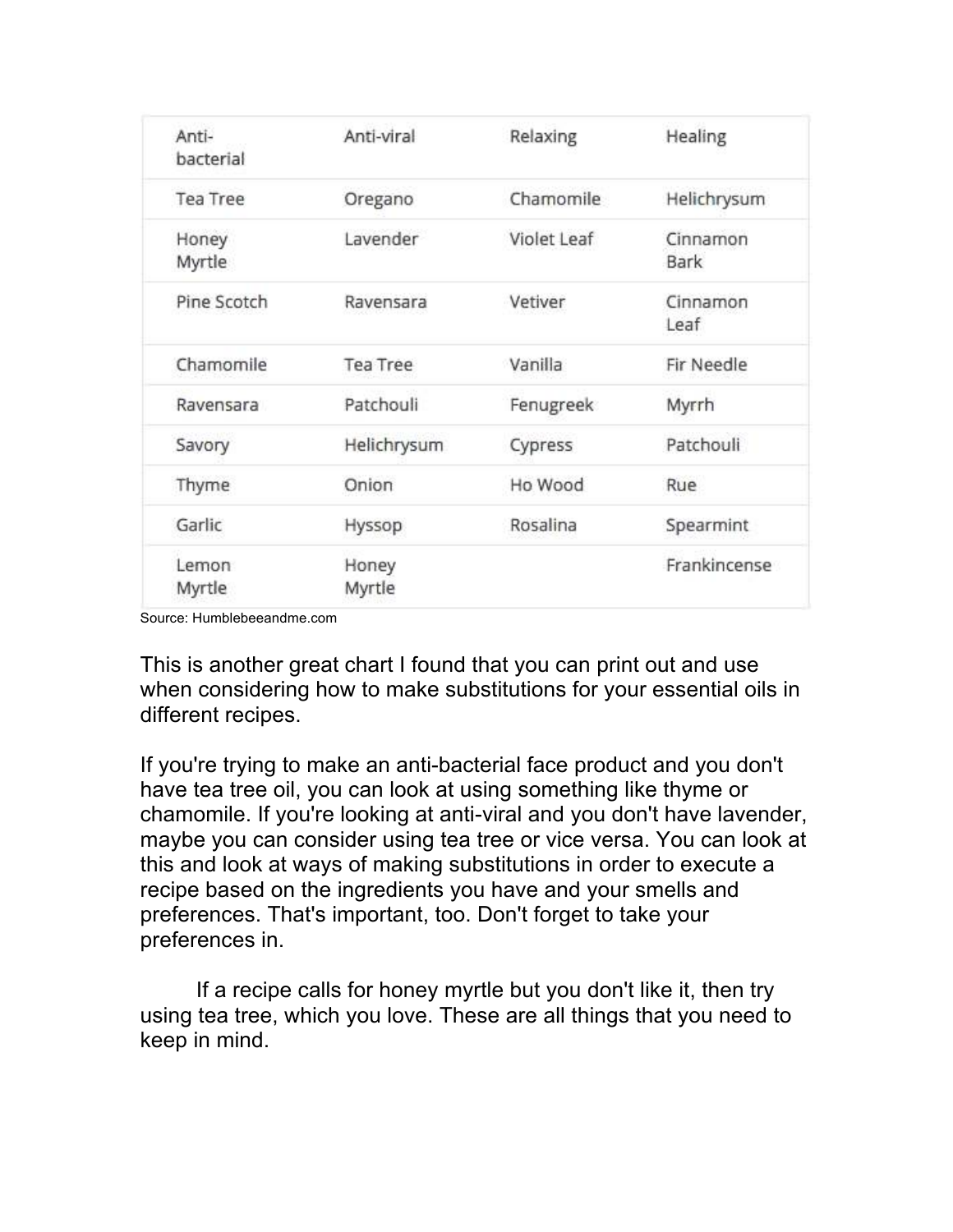One of the fantastic benefits of making your own beauty products is you get to decide.

You get to make these substitutions and alterations based on your preference. That's one of the empowering things about making your own beauty products. Another thing to keep in mind is cooling, sinusclearing, warming, and pain-killers. You can kind of look at these categories. Sinus clearing. Menthol. Maybe you don't have that and you can try another one on the list.

**Warming:** Maybe you don't have cinnamon, but you have ginger, or you don't like one of them. These are all things you can keep in mind. For one, looking at a recipe and evaluating your preference on what to use. That's what I would suggest you do. Just evaluate each recipe. Go through it, figure out what ingredients you have and don't have, go through these charts and figure out where you want to make substitutions based on your climate or your preference or ingredients available. I think this information alone is really going to be beneficial to you going forward.

#### **Butters**

I love butters. Butters are fantastic because they're so moisturizing and rich. They're just kind of fun to play with. Butters are made from fruit, beans, seeds, and leaves produced by hydrogenating the coldpressed oil extracted from them. From oils themselves, for instance, hemp seed oil, butter is produced by extracting the oil and combining the fatty acid and wax from the oil. Extracted oils are also blended with palm oil, soybean oil, or other vegetable oils to make butter. There are dozens of different types of butter available. Again, I made some recommendations earlier on.

There's avocado butter. It's really nice for hair treatments. I love coffee bean butter. It's a little more expensive, but it's basically a coffee butter, so it's an anti-oxidant, it helps with anti-irritation and anti-inflammatory. It's really nice for skin and hair. I bought mine on BrambleBerry.com. I'll include a resource link below. Cupuacu butter, which is really nice because it has fast absorption. It's not heavy like many other butters. Often you can make a body butter and find that it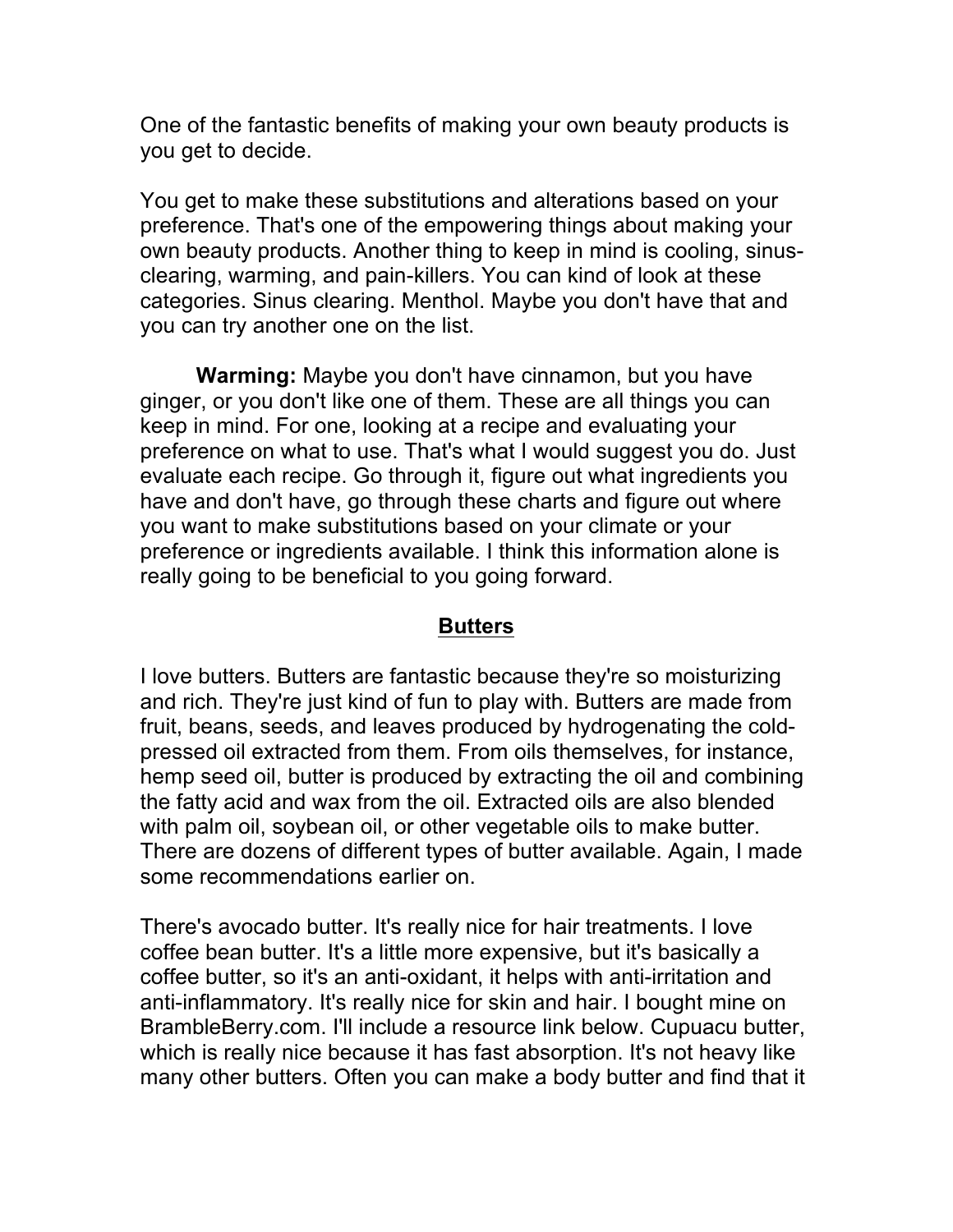is very, very heavy, too heavy or a little too greasy. Cupuacu butter absorbs really fast and I love using this in body butters.

Green tea butter. It's anti-inflammatory and anti-cellulite. It has an anti-irritancy and anti-fungal effects. Again, really nice butter. There are so many different types hemp seed butter, macadamia butter. These are all different butters.

I really like shea butter, cocoa butter, coffee butter, and Cupuacu butter. Those are four butters I always have on hand. That way, again, you're keeping your costs down and you're not buying every single butter in the books because really you don't need them all. Between the coffee butter, cupuacu butter, shea butter and cocoa butter, you really can go a long distance. Really cocoa butter and shea butter will take you through most recipes themselves.

As I mentioned, cupuacu, cocoa, shea butter, mango butter is really nice, too. Very rich in antioxidants. You can kind of look at this chart and see what types of skin types it's good for. Maybe if you want to make something that absorbs fast and you have dry skin, Cupuacu butter is going to be good. It's a medium to hard butter, so you'd want to substitute that for another medium to hard butter. For example, a mango butter or shea butter with avocado butter, which again, are soft medium butters. Shea butter's just very moisturizing and great for all skin types. Mango butter's really, really nice because it's very healing. Avocado butter has a bit of a natural sunscreen property and again, great for all skin types, but especially dry because it is very moisturizing.

With that said, I want to talk about a few recipes. In this training, my big goal was to help you understand ingredients, how to get started, how to understand a recipe to make substitutions and alterations based on your end goal. I am going to provide you with some great recipes. Let's start with a body butter basic. At a very, very high level, a body butter is a combination of different oils and butters that are usually very heavy and moisturizing. They're great before you go to bed, in the deep winter when it's really, really cold out and those sort of circumstances. Their texture ranges from solid to whipped. I personally prefer whipped body butters because it makes it a little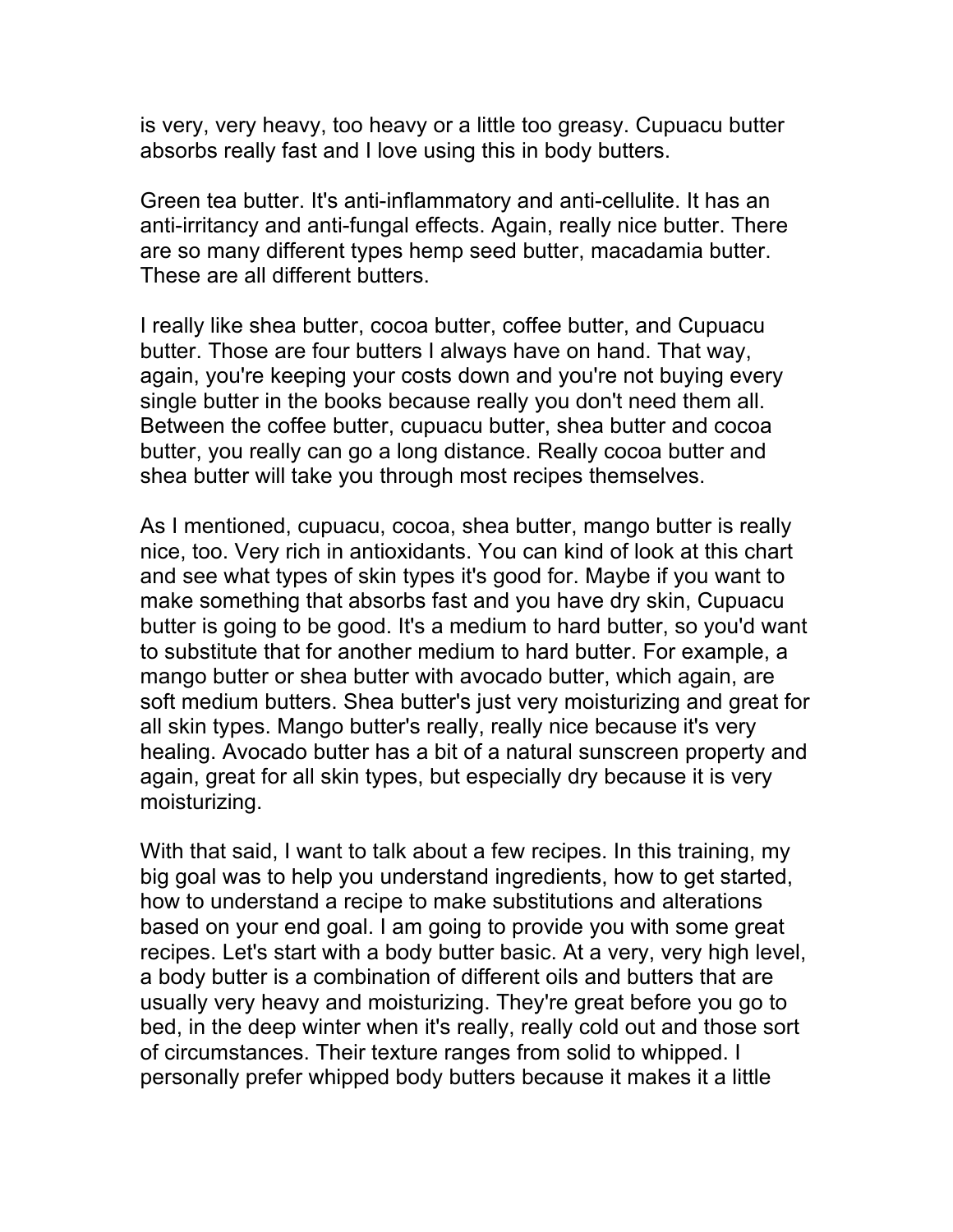lighter. Body butter does not include water like lotions do. We are going to talk about lotions.

I'm more of a lotion person than a body butter person. I do like a nice body butter after I go to sleep, maybe after a bath. It's just a little heavier. I wouldn't wear body butter in the morning right before I put my clothes on, especially something like silk because it might stick to it. In terms of making a body butter, you're going to want to experiment with different oils and butters to find the right absorption speed, consistency, and weight based on your preference. You're going to want to apply it lightly and rub it in well. Personally, I like to use a cupuacu butter in my body butters because it's a little less oily than some other butters. It has a nice sort of smell to it and it's a little lighter.

#### **Whipped Body Butter Recipe**

I'm going to give you a basic whipped body butter recipe using some of the ingredients I recommended you look into and add to your shopping list. You can start with fourteen ounces of Shea butter, five ounces of coconut oil, and essential oil of your choice. I really like lavender and chamomile because it's so calming, but if you're going to use it in the morning, you might want to consider citrus like grapefruit to kind of wake you up. You're going to want to combine all the ingredients together for seven to ten minutes using an electric blender or until it's really light and fluffy like a whipped cream. You really do just beat it until it's light and fluffy.

To start, I usually melt the shea butter and coconut oil together in a double broiler and I but it in the fridge or the freezer until it starts to firm up again. After I've done that, I combine it using the electric beater. Why do I melt it down? That's simply so I can ensure the shea butter and coconut oil combine properly and one hundred percent. It also makes whipping it a lot easier.

When you're going through this, of course look at the carrier oil substitution chart. If you don't have coconut oil, you can use another oil, maybe grape seed oil or sweet almond oil. You want to look at the substitution chart here. If you don't have shea butter, you can consider using a cocoa butter or a mango butter. Consider the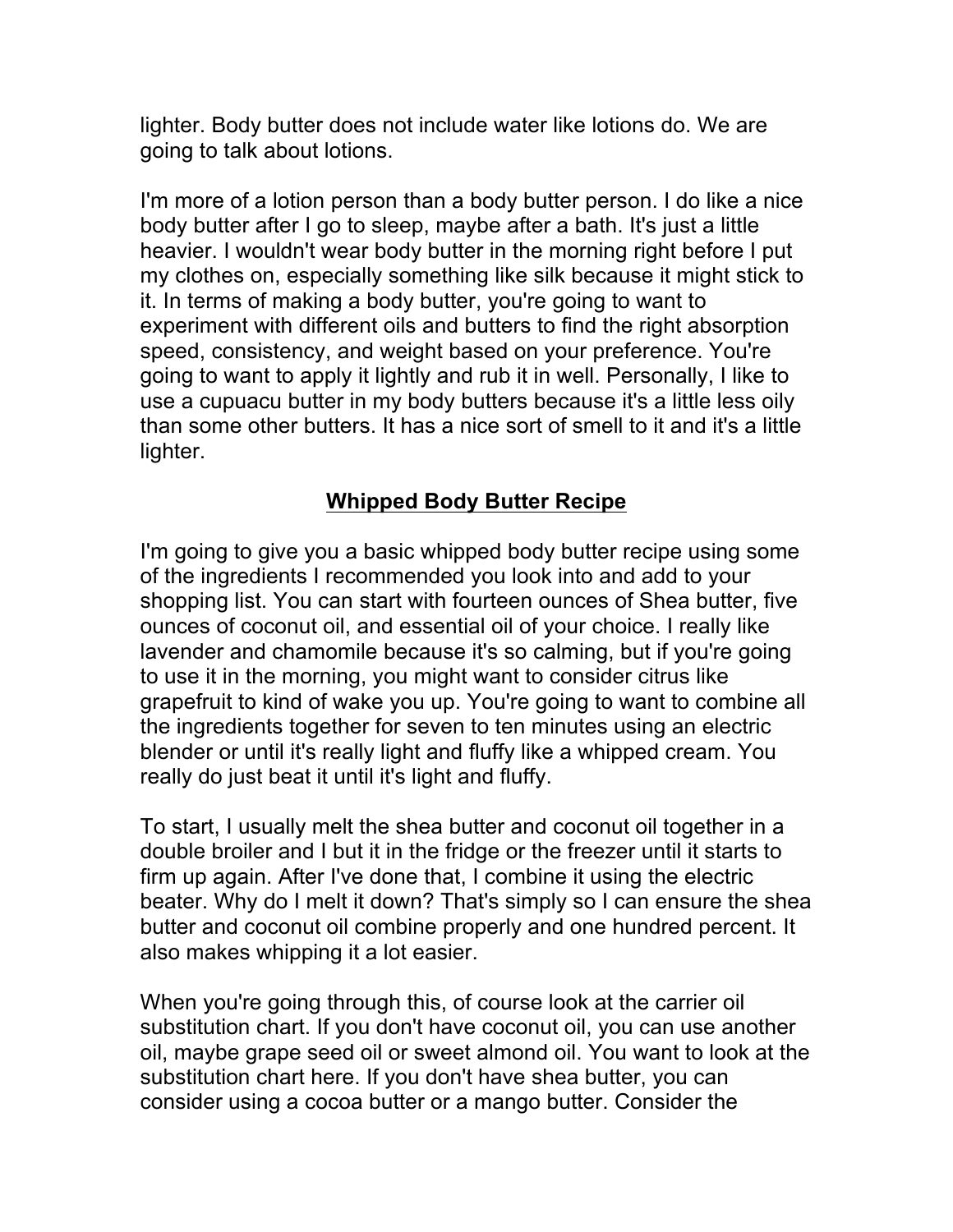ingredients you have, consider the desired end result, and looking at the substitution charts.

## **Scrubs**

Next thing I want to talk about is scrubs. Scrubs generally combine an exfoliant. There are many different types of exfoliants.

Three Main Types Of Exfoliants:

- Sugar
- Salt
- Coffee

# **Sugar Scrubs**

A sugar exfoliant is a little gentler than a salt scrub. The granule is round and doesn't cut the skin. It's better for sensitive skin. Sugar granules dissolve more easily in hot water and are less abrasive than salt scrubs. Glycolic acid content in sugar also helps to prevent skin from harmful toxins and it's very moisturizing. It's a lot less drying than a salt scrub. I personally use a sugar scrub every single day. I find it very, very moisturizing. I especially like to combine sugar with coffee just so I can get that caffeine help with the fat cells and reduce cellulite.

## **Salt Scrubs**

Salt scrub is a bit more abrasive because of salt's sharper edges, but they do a better job of smoothing the rough skin on the body. Salt also has many therapeutic and mineralizing benefits. Sea salt naturally purifies and removes toxins that block the pores of the skin and promotes better circulation. I really like a salt scrub, but I only use it about once a month, if that. It does a better job of removing the rough skin off of your body, but it is a little more drying and there are so many great salts you can use, like Himalayan, Mediterranean, Hawaiian, or Dead Sea salt. They all have different minerals and different health benefits.

A lot of people think scrubs are very, very basic, but there are so many things you can do to combine and make substitutions and find the thing that's right for you. That's really what making your own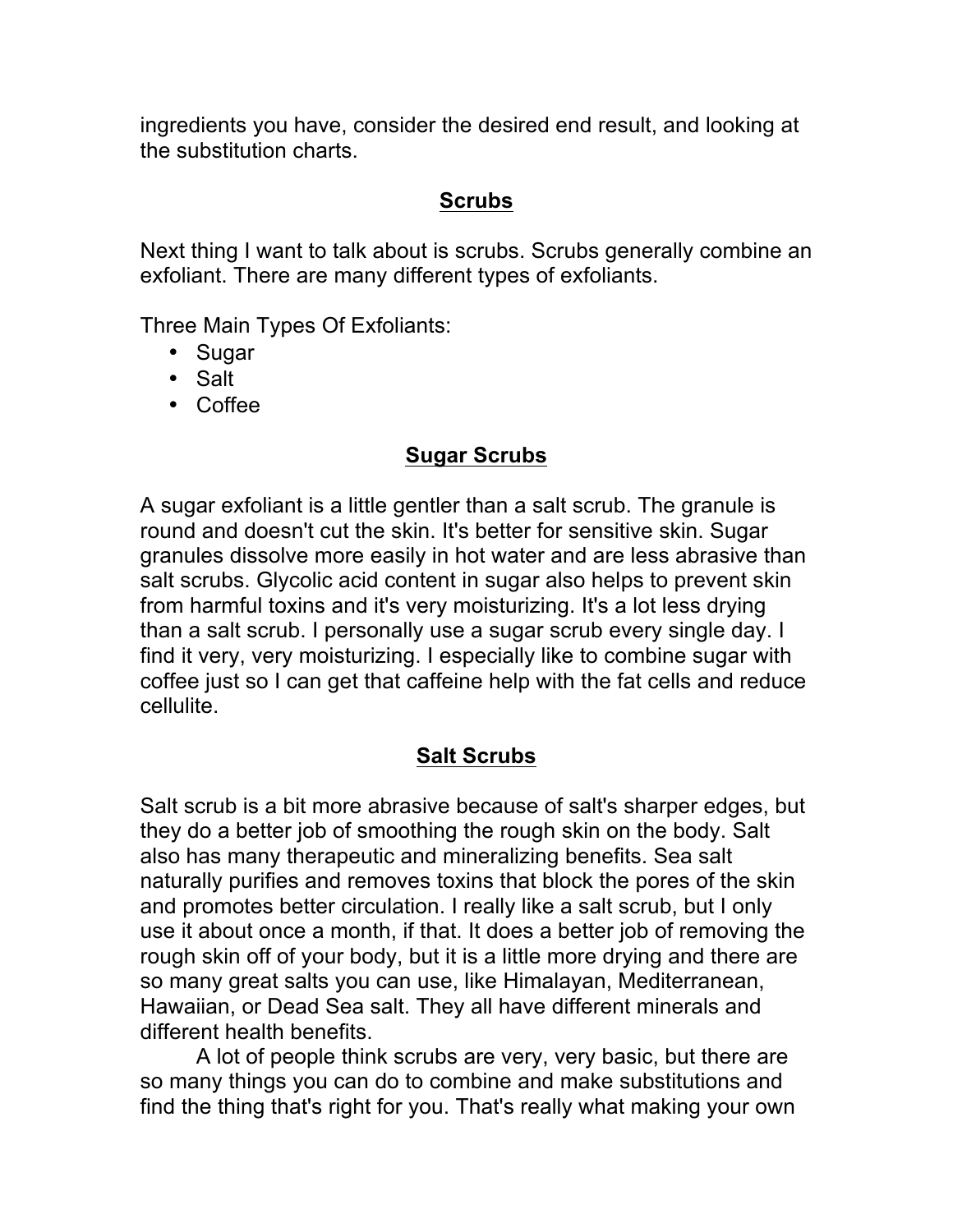beauty products is about. It's about trial and error, experimenting and tweaking until you find something that you will love more than anything you've ever found in terms of a body product before.

## **Coffee Scrubs**

Coffee is fantastic, like I said. I use a coffee scrub every single day. It's great because caffeine can help distribute fat cells and lower the formulation of cellulite. It really helps to prevent or eliminate varicose veins, or spider veins they call them. Because of the healing benefits of coffee and the caffeine in it which really does wonders in terms of reducing the fat distribution and formation of cellulite, it helps to shrink the blood vessels as well.

## **Basic Scrub Recipe**

A very basic recipe for a scrub is two parts exfoliant, so that could be sugar or salt or coffee. One part oil. Personally, I love to use coconut oil in scrubs, but you can use any oil based on your skin type. The thing about coconut oil is it does tend to get hard, usually at room temperature. You could use another oil like grape seed oil, which I really like as well, or rose hip oil.

Again, it's a personal preference. If you like more exfoliant, you might want to make it three parts sugar, one part oil. It really comes down to you, so mix it up and then see the consistency that you like. There's no right or wrong answer. It's not going to to bad because you add more exfoliant. It's really based on your preference, so that's nice to keep in mind. Different things you can add in. I usually like to add some vitamin E because it does extend the shelf life of a carrier oil. It's very healing and it's a great antioxidant. Again, great for stretch marks. Baking soda if you're going to make a scrub for your face is very, very nice. Different beads or essential oils. I like to add a few drops of essential oils. Usually about one drop of essential oil for every two ounces is a good sort of ratio.

Coconut, like the actual skin of a coconut or even just zest from a fruit is really nice. You're going to want to be careful in that case because that does reduce the shelf life of a scrub. Spice mixes. Fall, Thanksgiving's coming around. Maybe a pumpkin pie mix is really,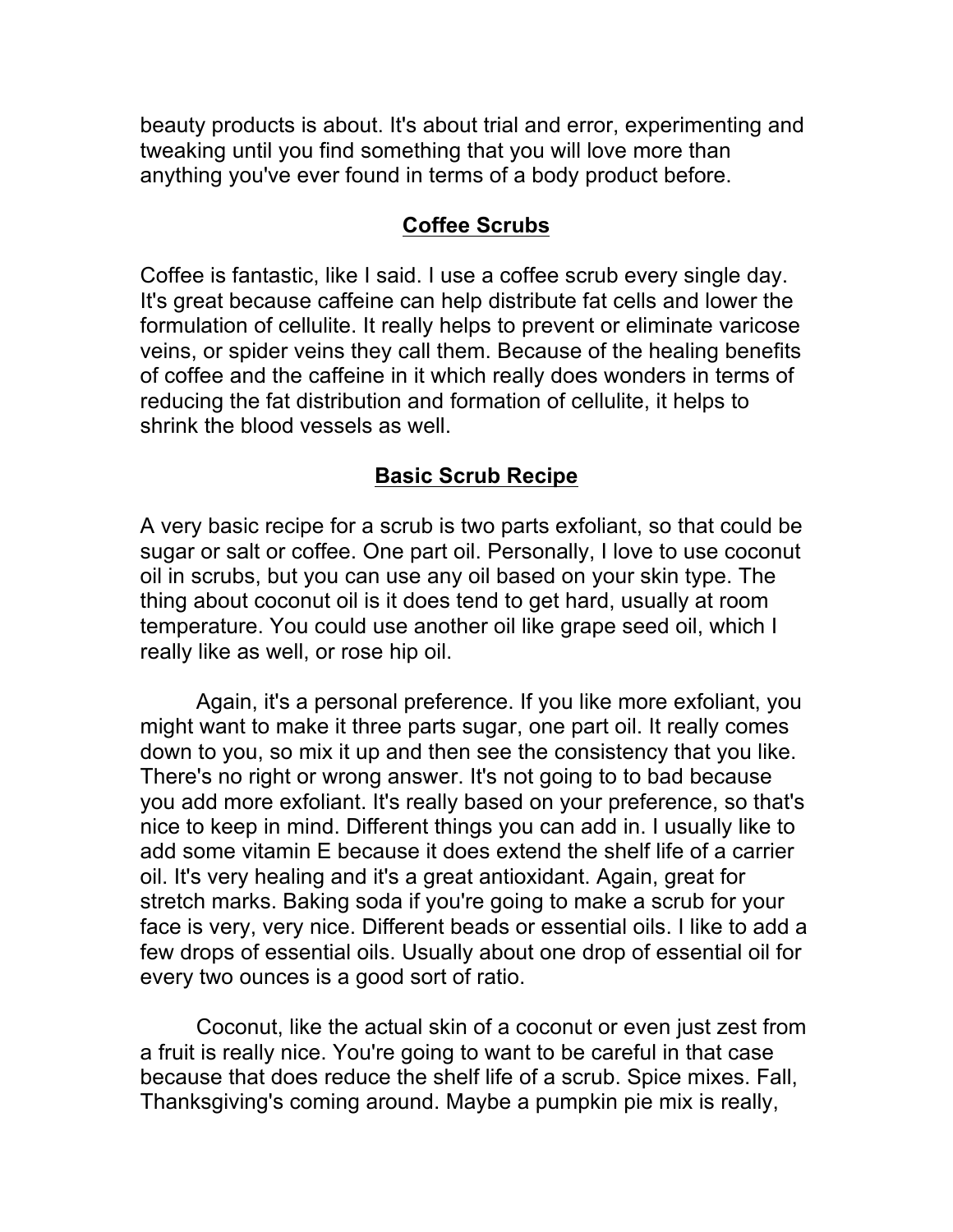really nice to add into your scrubs. You really can create fantastic scrubs that are beyond basic, that are really fun to make. I love, love making scrubs. It's a really ice birthplace for a beginner to start. They make fantastic presents and gifts, too. That's scrubs.

## **Basic Face Scrub Recipe**

Let me give you a basic face scrub recipe. Two tablespoons of white clay. I'm going to get into different clay types in just a second. Two tablespoons of rolled oats, a tablespoon of baking soda, a tablespoon of honey, a tablespoon of melt and pour soap base. I'm going to give you an all natural melt and pour soap base, a resource link for that. It's from Bramble Berry. Many people who know how to make their own soap would make their own soap and put this in the face scrub. Personally, for me, I don't. I'm not going to be teaching how to make your own soap on this training because that could be its own course on its own. I would suggest using this melt and pour base if you don't know how to make your own soap. It's still all natural and it's still fantastic. Very moisturizing still. You're going to really like this face scrub.

Two drops of lavender essential oil, a drop of Ylang-Ylang essential oil or cedar wood if you don't have Ylang-Ylang. You're going to want to combine everything in your coffee grinder and store it in a mason jar and then just take a teaspoon or so and rub it into your face in a circular motion for a minute or two and then wash it off. Don't do this more than once a week, but it's a really real nice scrub for keeping your skin fresh and moisturized and it has a lot of amazing nutrients in it. I love this scrub recipe and I think you're really going to like it a lot, too.

## **Emulsified Lotions**

This is something that a lot of people have difficulty with is making lotion. In actuality, there's really only one or two things you need to keep in mind in order to make a great lotion. On a high level, what a lotion is is combining water with oil, usually two parts water to one part oil, and using an emulsifier like a beeswax or an emulsifying wax. That combination forms a lotion. The reason why some people have difficulty is because water and oil are naturally insoluble. They don't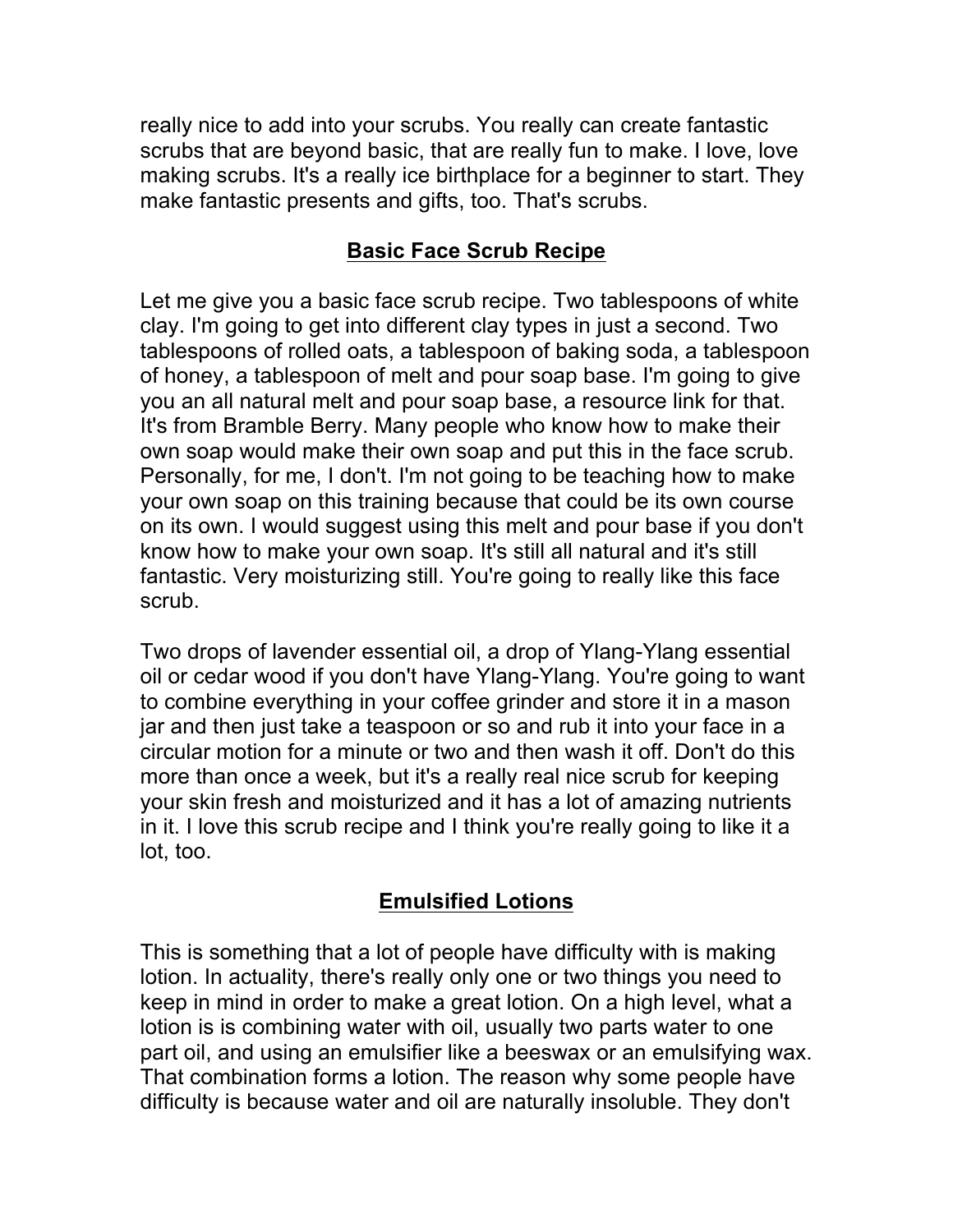combine naturally, and that's why you need that emulsifying wax or beeswax to combine the two to emulsify and combine the oil and the water. If you do it incorrectly, what will happen is the water and the oil will separate after a few hours or a few days.

I love lotions because again, you can really customize them and get very creative and making your own beauty products really is a creative process. It's fun because your imagination, the sky really is the limit. A basic idea of an emulsified lotion, the recipe is two part water to one part oil to a quarter part beeswax or emulsifying wax and some essential oils. You can add silk if you want. Usually, I like to mix in avocado and grape seed oil. If I want to do something for my face, rose hip, because it's extremely fast absorption. Maybe a little bit of butter used sparingly because it is a little thicker.

I'm going to give you a great recipe. You can use two part water. What I like to do is substitute the water for coffee or green tea or chamomile tea or rosewater. It just has to be water-based. It doesn't have to be strictly just water. Let me give you a great recipe. One and a half tablespoons of cocoa butter, two tablespoons of jojoba oil, a quarter cup and two tablespoons of avocado oil, two tablespoons grated beeswax or emulsifying wax, a cup of water or green tea or chamomile tea. What you're going to want to do is you're going to want to heat the oils, butters, and beeswax together on a double broiler until the mixture is completely liquid. Then you're going to want to add any essential oils to the water prior to incorporating.

You're going to want to blend the mixture with an immersion blender while slowly pouring in the warm water. This is the most important thing you need to remember; you need to remember that the water and oil have to be at the same temperature. Using a thermometer for this is crucial. Make sure the water and oil are at the same temperature and combine. You'll be able to watch it transform into a really nice, white lotion. Shelf life is at least a month, especially if you keep it in a fridge. I've created a video for you so you can watch it below. I've converted the recipe into ounces so it's a little more accurate. I think you're really going to enjoy that lotion recipe. It's so easy to make. The thing you're going to want to remember is make sure to combine the water and oil at the same temperature. Use a thermometer for that. If you don't, the oil and the water will separate.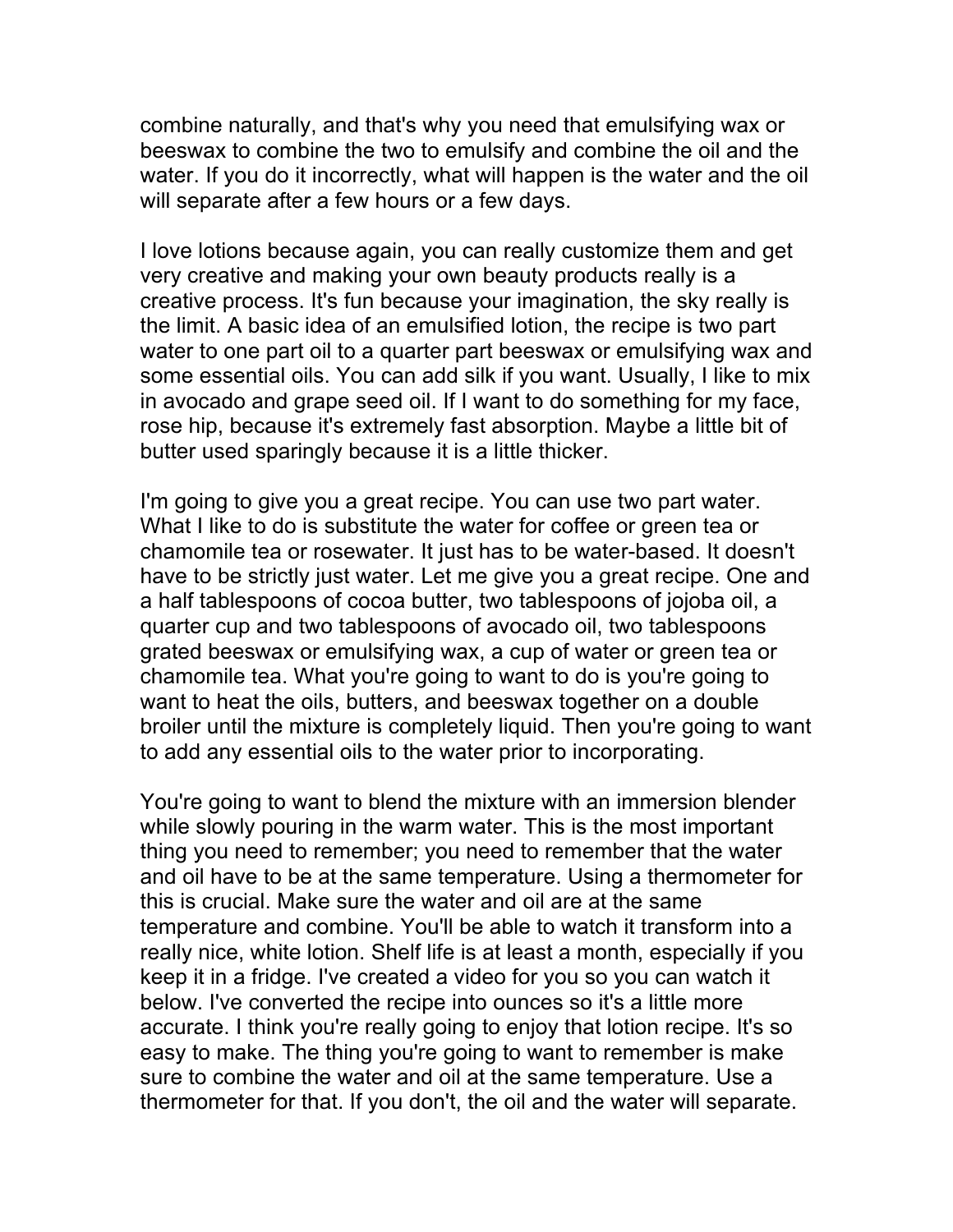I love that recipe. I like to add chamomile and lavender into it because it's so relaxing and soothing. That's a really nice lotion recipe.

Let's talk for a second about preservatives. For the lotion recipe I'll use phenonip as a preservative at the ratio of .5%.

A lot of people ask what is a great, all natural preservative. When do I need to use preservatives. You have to use a preservative when you add water. When you add water, for example in a lotion, you really should add a preservative, especially if you're giving it away or selling it. If you're just keeping it yourself, you can keep it on its shelf life. If you're giving it away or selling it, you're going to have to tell your customers or friends, look, this is only good for a few weeks and keep it in the fridge.

There really is no natural preservative. A lot of people think there are natural preservatives like vitamin E, but that is really just an antioxidant, and that is different. A preservative is an anti-microbial solution that helps prevent mold and other things from growing in your product. Preservatives are needed in any product that has water in it to prevent bacteria and mold from growing in it. Currently, there isn't a good quality, affordable, all-natural preservative on the market. An antioxidant is not a preservative. It lacks anti-microbial qualities. Vitamin E, grapefruit seed extract, rosemary, they can all help prevent your oils from going bad and extend the shelf life of your oil, but does not preserve as it does not have anti-microbial properties in it.

For a more detailed look at preservative options, you can check out this link.

http://www.soapqueen.com/bath-and-body-tutorials/lotion/talk-it-outtuesday-preservatives/

Soap Queen did a really fantastic article about the different types of preservatives available and what portion to use them in and when to use them. That's something you're going to want to take a look at. On a high level, this is the talk about preservatives.

# **Foaming Cleanser**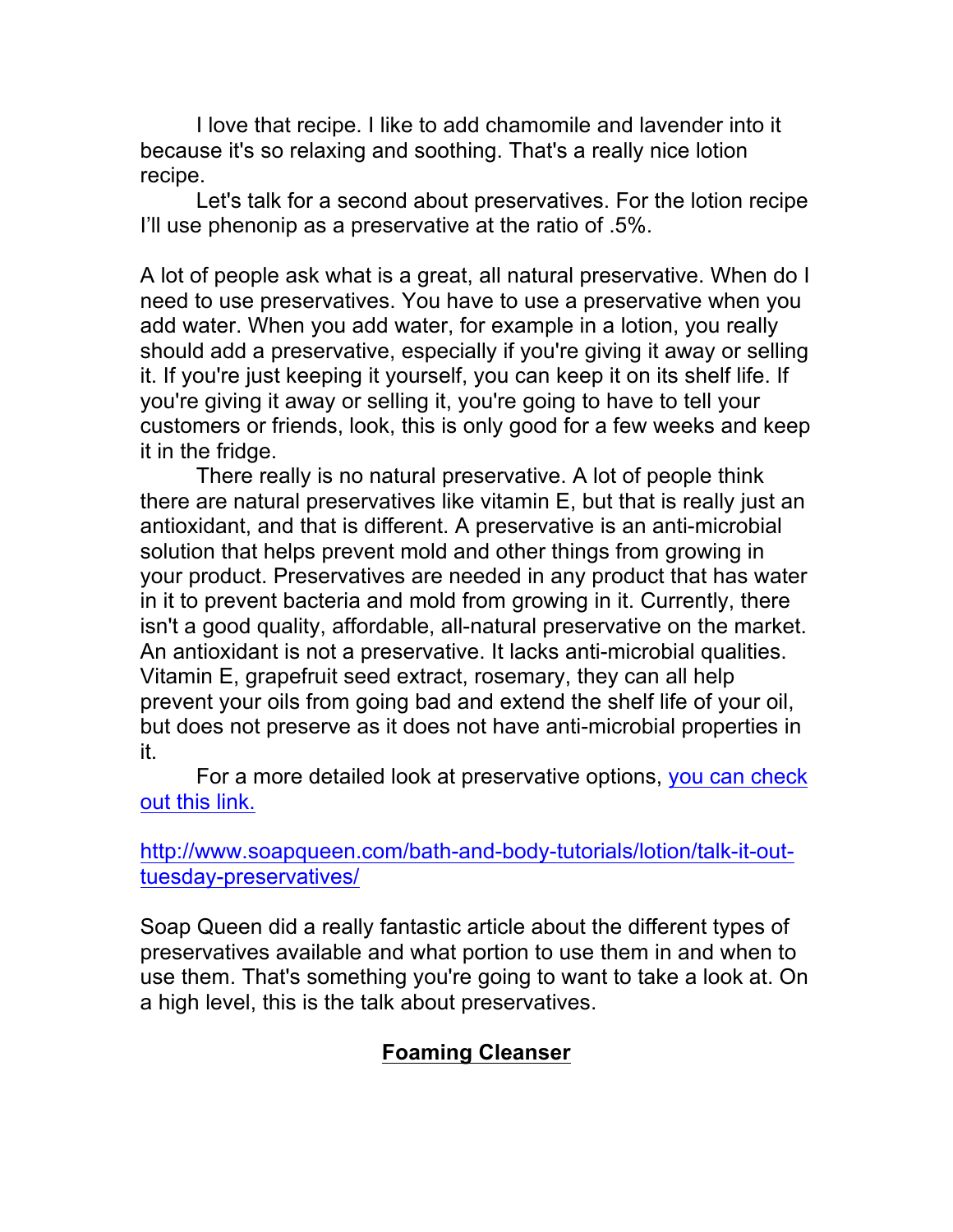I love this foaming cleanser. I use it every single day except the days I'm using the face scrub. A nice foaming cleanser recipe is a quarter cup liquid castle soap. There's a link to where you can buy that on mountain rose herbs below. A quarter cup organic chamomile tea, a teaspoon of grape seed oil or avocado oil, a tablespoon of Manuka honey, eight drops of lavender essential oil, and a few drops of vitamin E, which is going to extend the life of that oil. You're going to want to mix it together and then store it in a glass dropper bottle. This is really nice. It's a foaming cleanser you can make and keep it in your fridge. It does have water in it, so it's not going to last longer than a few weeks, but you can make it up once every two weeks and it's a really nice cleanser. Very soothing. It's very mild foaming cleanser. I know a lot of people don't like using a foaming cleanser and I will give you an option for that in the next slide.

This is a really nice foaming cleanser. Very, very good for sensitive skin. It's not too harsh and it's still moisturizing. Variations to the cleanser. For oily skin, you can use an astringent or antiseptic essential oil like tea tree, bergamont, geranium, or lemongrass. For dry skin, you can choose a mild essential oil like sandalwood or cedar wood, chamomile, lavender, or rose. For mature skin, you can use something that's great for stimulating new cell growth like lavender, jasmine, or geranium. I like to use lavender almost always in my essential oils, especially for face because it's so great for all skin types and it's very relaxing. I always add vitamin E. Instead of having chamomile tea, you could also substitute rosewater, which is great for maturing skin, distilled water, or pure aloe vera gel. There are substitutions or alterations again, that you can make with this cleanser. Again, you can go back and you can look at the oils and you can look at the oil substitution chart and substitute oils based on your skin type, preference, or ingredient readily available. You could make sweet almond oil in this as well.

For those of you who don't like to cleanse your face with a foaming cleanser, you might want to try the oil cleansing method. A lot of people think oil is not good to put on your face because that's what causes acne. That is not true and it couldn't be further from the truth. The basic concept is that oil dissolves oil. The oil cleansing method is based on the concept that oil dissolves oil. Basically, you're going to want to combine oil, depending on your skin type, different types of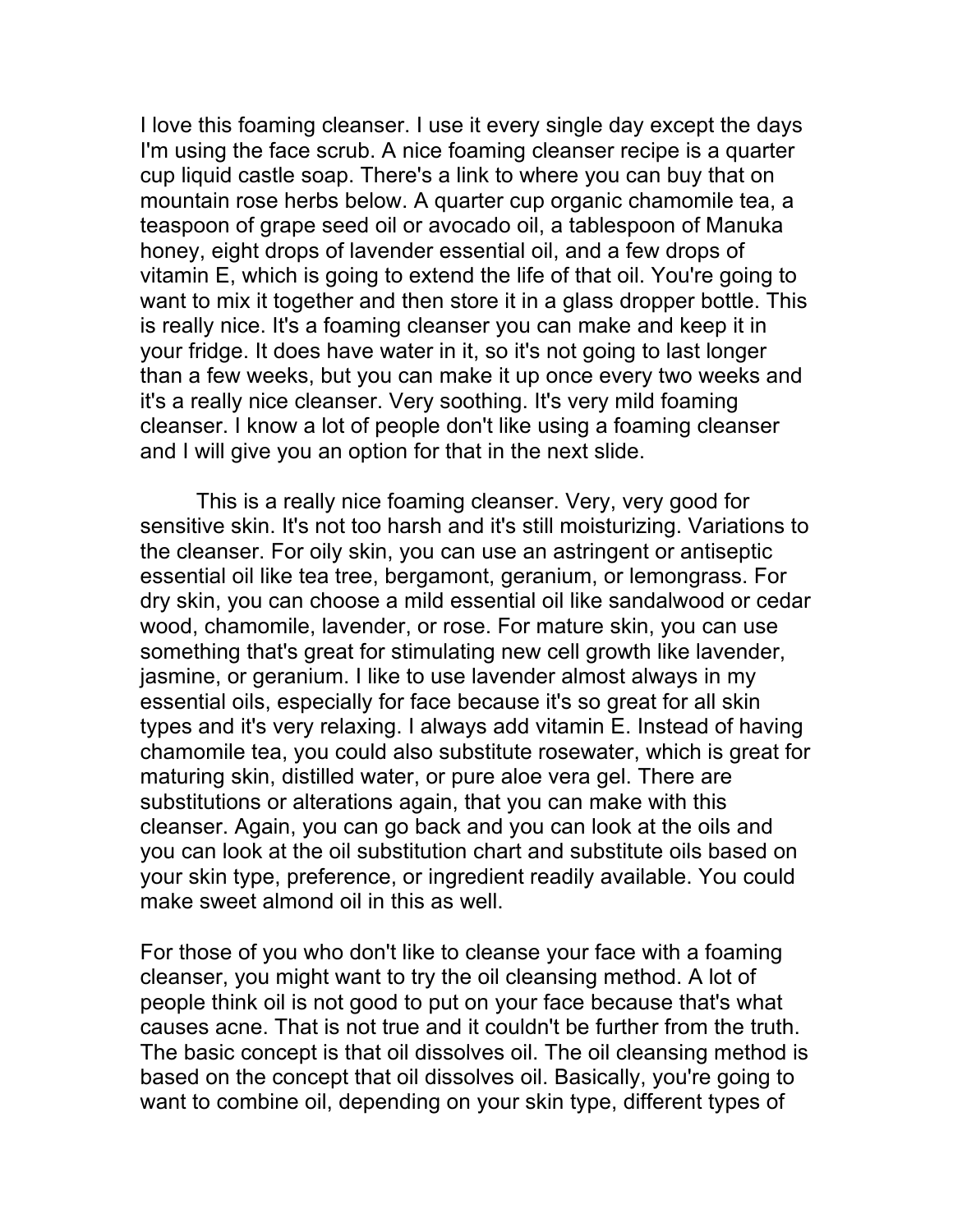oils, and massage about a quarter sized amount of oil into your skin for at least two to three minutes, just massaging your face. Once you've done that, you're going to want to place a clean washcloth under very hot tap water until it's soaked and wringed out. Place that cloth over your face, allowing the steam to penetrate your skin for about a minute.

Once you've done that, you can use the corners of the washcloth to gently remove any remaining oil. It's nice. I tried it out. Personally, I prefer the foaming cleansing method to the oil cleansing method, but some people swear by the oil cleansing method. If you are going to try it out, you're going to want to give it at least a few weeks in order to let your face adjust to the method. You might find a few breakouts initially, but after it adjusts, it clears right up. Different skin reacts differently. If you have very sensitive skin, the oil cleansing method is fantastic for it. Follow the oily skin guidelines right here: castor oil, hazelnut oil, and olive oil. For combination skin, you can add castor, hazelnut, olive, same thing for oily and for combination. For dry skin, you're going to wanat to try nourishing oil like olive oil or adding small amounts of castor or hazelnut. It's basically the same combination for the three. It's just that with dry skin, maybe you want to try hazelnut instead of sunflower.

#### **Face Masks**

I like to use a face mask about once a week in order to draw toxins out of my pores, to help soothe the skin and encourage healing. I wanted to give you a very great recipe for clay masks. Two tablespoons of witch hazel, four tablespoons of french green clay, eight drops of lavender essential oil, three drops of rosemary essential oil. Lavender and rosemary are very, very anti-inflammatory and very, very soothing. The green clay and the witch hazel help draw toxins out of your skin and clear out your pores.

You want to blend the clay into the witch hazel using a whisk and then following that, whisk in the essential oils. Once you've done that, just spread the clay mixture across your face and let it dry for about twenty minutes before rinsing it off. Once you've done that, soak a warm washcloth and just hold it on your face to re-hydrate the mask. Once you've let the clay dry, it's very, very dry, so wetting the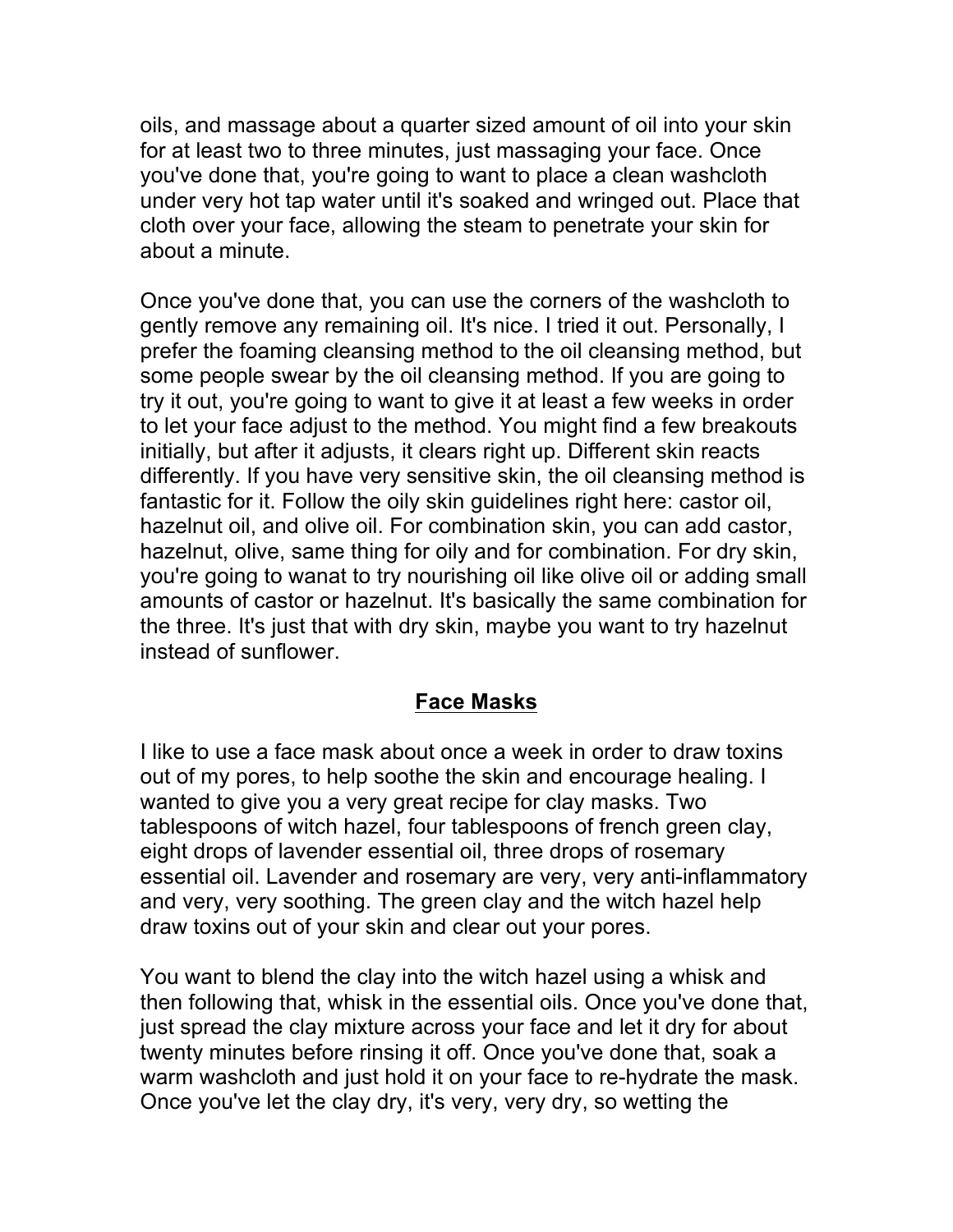washcloth and putting it on your face helps you ring moisture back into the mask and it makes it a lot easier to remove the mask from your face. Once you've done this, I like to add argan oil to my face, usually with a little bit of frankincense and lavender added into it to really moisturize and bring moisture back into my face. I again don't do this more than once a week or it will be too drying for your skin. Once a week is a great time to do it because it does help pull the toxins out of your skin and clear your pores.

There are many different types of clays, so depending on your skin type, you may want to use a different type of clay. Bentonite clay is probably the most well know clay. It's very fine and has a powerful healing and drawing action on the skin. Its very unique chemical structure allows it to soak up bacteria and debris from the follicle walls and through an electric attraction. I like bentonite clay. It's probably one of the easier clays to get from your grocery store or local health food store. French clay, which is what is recommended in this recipe, is very, very mild and calming. It helps to soothe out irritations. Red clay is great for normal skin. High in minerals and iron. It's really nice to regenerate and replenish skin cells. Yellow clay is great for slightly exfoliating and stimulating your skin. It's ideally used for oily or combination skin due to its gentle drawing action. Green clay is the same thing. It's also very good for oily and acne-prone skin, as is white clay. It's very, very mild.

These are different clays that you can try with your recipe. Again, making your own beauty products is all about trial and error and testing out what you prefer. I'm giving you some great recipes, but then I'm elaborating on the ingredients to help you understand really what they do and what they're good for so you can modify the recipe based on your skin type. I think that is a really nice benefit of going through this training program is you'll have a better understanding of ingredients and how to modify them in recipes in order to get your desired end result.

#### **Face Moisturizer**

Speaking of face moisturizers, I like to use this very, very simple face moisturizer, which is just argan oil and different combinations of essential oils. I like to add lavender and chamomile or frankincense.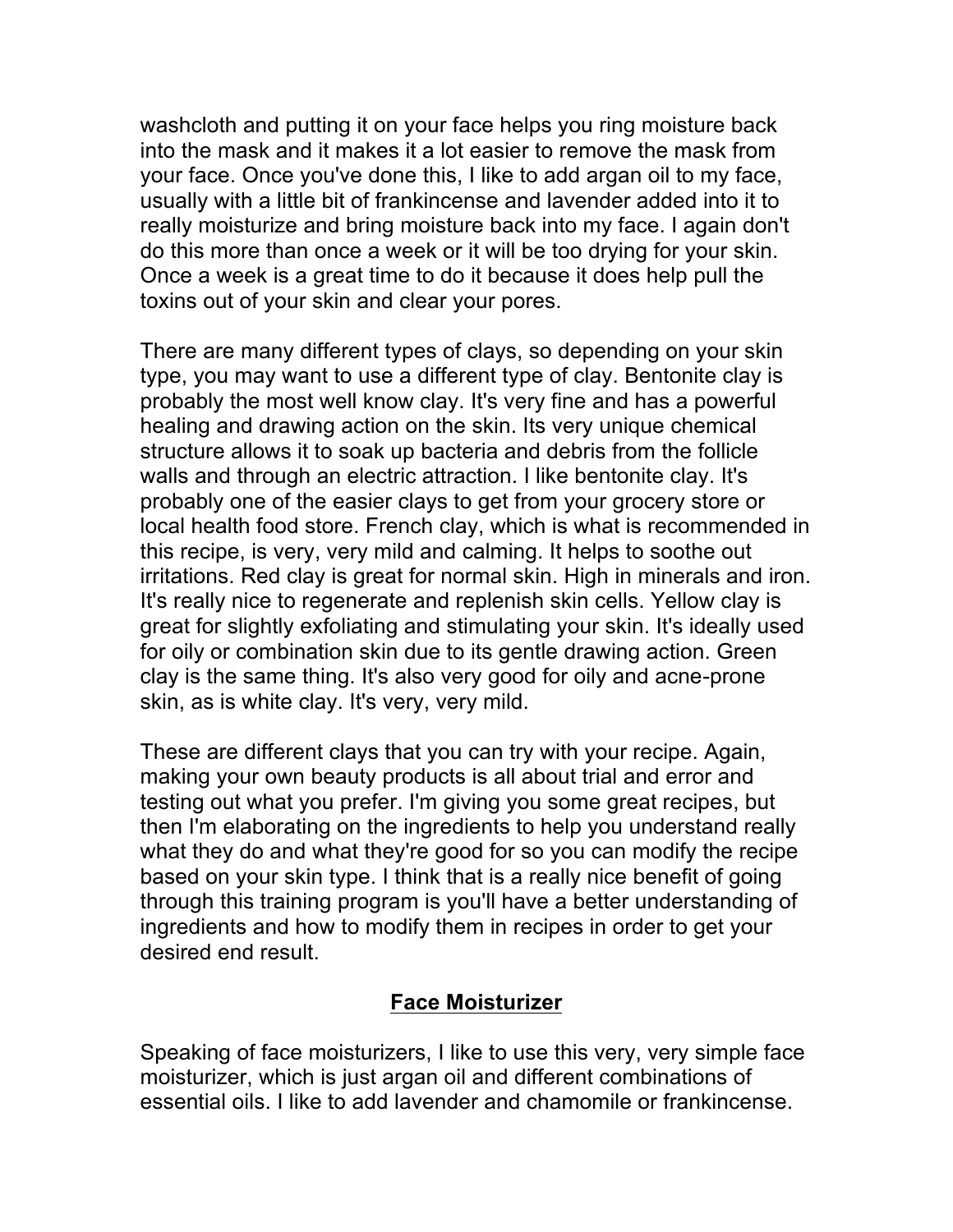You really just mix it together into a little glass dropper jar and you mix the argan oil with essential oils and then after you wash your face, you'd apply it after washing your face again to bring moisture back into your skin.

## **Lip Balm**

The basic lip balm recipe is one part beeswax to two part butters and two part oils. One part beeswax, two parts shea, cocoa, or mango butter, which is kind of a harder butter, or soft to medium butter, and then an oil which helps glide onto your skin. I like always to use coconut oil in my lip balms because it glides on really nicely and it melts on contact with your skin.

I'm going to give you a really nice recipe for a Burts Beeswax type lip balm. .7 ounces of beeswax, .88 ounces of coconut oil, .5 ounces of cocoa butter, 1.4 ounces of sweet almond oil, .3 ounces of vitamin D oil, and I love to add peppermint because I love that tingling feeling on my lips. Very easy to make as well. Lip balms are another great recipe for those who are maybe just starting out. You just melt everything together in a sauce pan and pour it into tins or tubes. You have a really nice moisturizing lip balm that I actually prefer to Burts Bees lip balm. It's definitely something I would suggest making and trying out. My lips tend to be always very dry, so I like to have this on hand all of the time.

# **Shampoo Bars**

Finally, let's talk about shampoo. Shampoo bars are very similar to shampoo. It's literally just in a soap bar form. I really like shampoo bars because they're mush easier to travel with. If you travel a lot, you can take them with you and you don't have to worry about transferring it into a smaller container because of flight regulations, or it leaking into your clothes. I would use the same melt and pour soap base that I recommend for the face cleanser earlier, for the face scrub. Again, I'll include the link below in the video. What I do is I combine a pound of melt and pour soap base, a teaspoon of almond oil, four teaspoons of shea butter, one and a half teaspoons of castor oil, an ounce of beeswax, one and a half ounces of cocoa butter, and three drops of grapefruit, lemon and orange. This is a really nice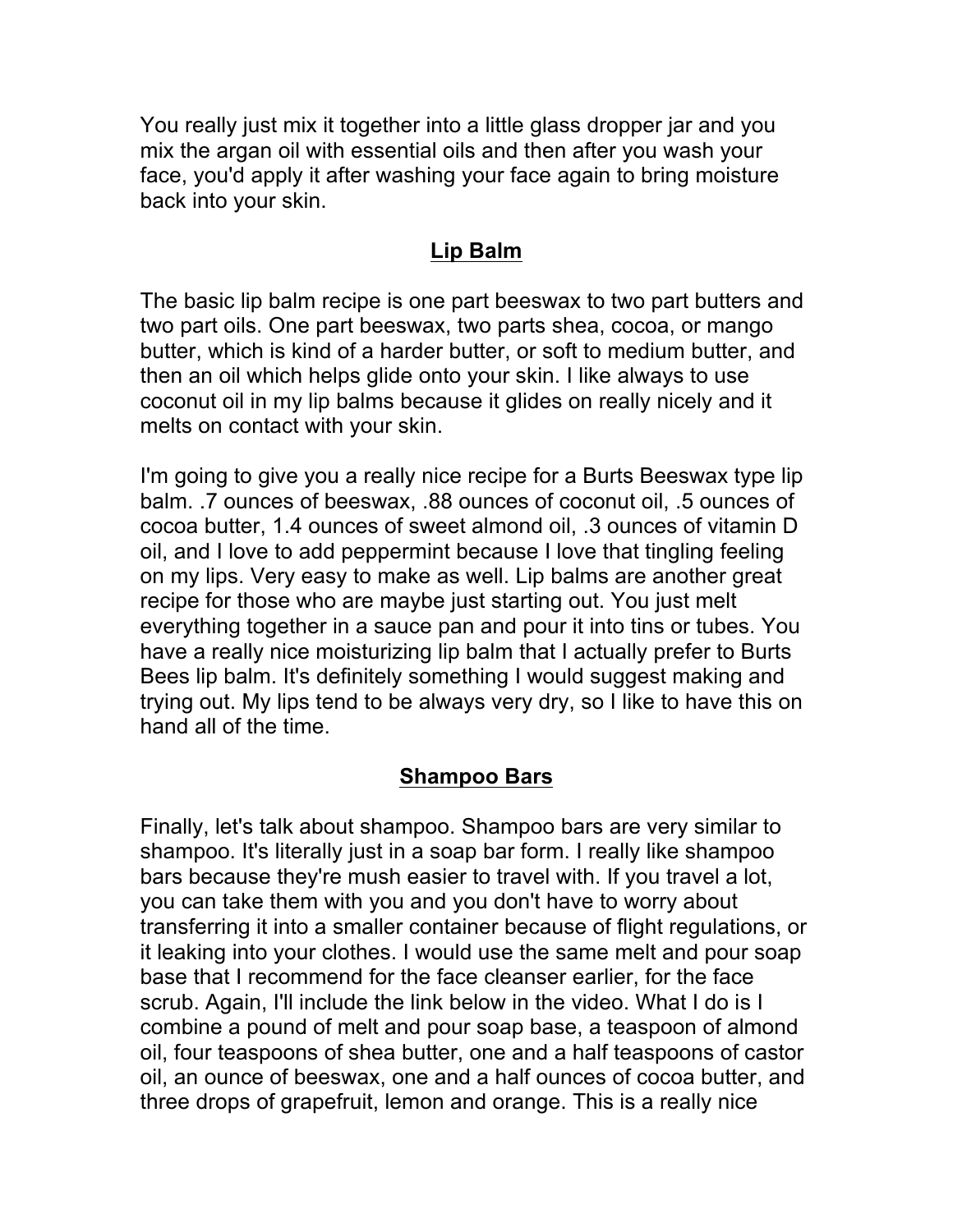citrus shampoo bar. I usually like to convert all of this into ounces, but the shea butter, almond oil, and castor oil are very easy to put into teaspoon form. I usually like to give my recipes in ounce form just because it's easy to measure.

This is a really nice citrus sort of cleansing shampoo bar. It doesn't strip the oils too much from your hair and your scalp, but it still cleanses it and moisturizes it. First thing you want to do is just melt the soap base and combine the melted soap base with the oils and the butters. You'd want to stir in the essential oils, not the fragrances. Stir in the essential oils after it's cooled. Pour it into molds and allow it to cool. I usually like to pour it into cupcake tins or silicone molds because those are a really nice size to have in the shower and scrub into your hair. This is a really, really nice shampoo. It's really refreshing in the morning. YOu're going to just be energized by the essential oils. You're going to want to try that out. It's fantastic.

## **Whipped Hair Conditioner**

This is the last recipe I'm going to give you on this video training. Again, this will all be available, the PDFs are available below this video so you can download it and go through the slides again so you don't have to frantically write everything down. An interesting thing is the whipped hair conditioner is very, very similar to a whipped body butter. It has many of the same oils and butters in it. The fats are very excellent for your hair. A half cup shea butter, one cup coconut oil, and half a cup of grape seed oil are very, very nice for creating a hair conditioner. You can make substitutions based on your preference or ingredients available.

If you have very oily hair, you could substitute grape seed oil with rose hip oil, which is a bit of a lighter oil. All you want to do is melt the oils and butter together using a double broiler and then put it into the fridge or freezer and let it firm up again. Let it just firm up a little bit and from there, whip it for seven to ten minutes until it gets nice and light and airy and the air has been incorporated into it. That's going to give you fantastic whipped hair conditioner that you're going to love. Great for kind of hair that tangles easily. You can customize it based on your level of oil in your hair. For greasy or oily hair, you might want